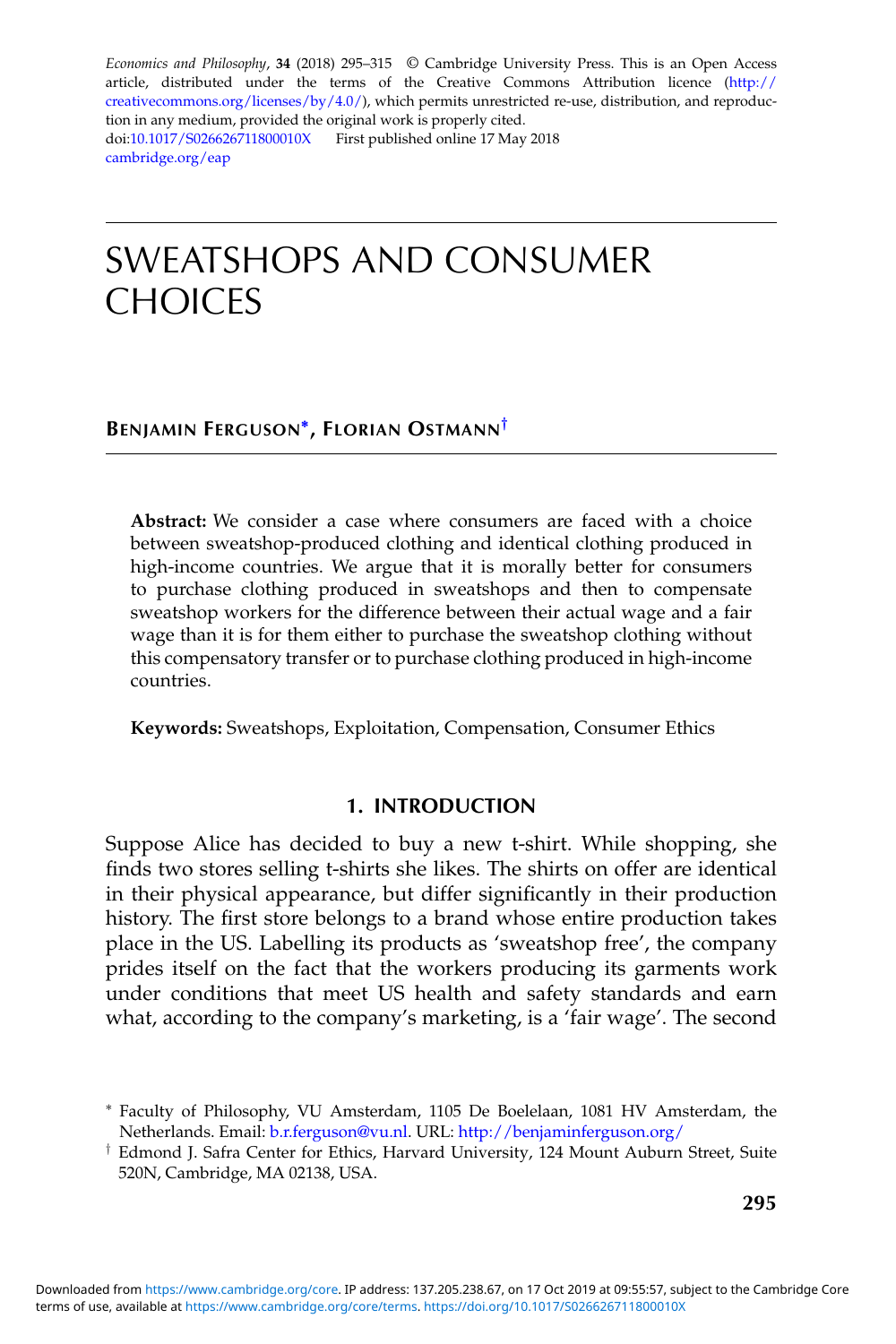store, in contrast, belongs to a retail clothing brand whose products are manufactured in Bangladesh, in factories that have been described as typical of 'sweatshops'. Garment workers in these factories are exposed to significant health and safety risks and are employed at wages that have been widely criticized as unfairly low.

In addition to the difference in production history and, at least in part, as a reflection of it, the t-shirts also differ in their retail price. While the 'fairly produced' t-shirt has a price of \$20, the 'conventional' t-shirt is being sold for \$5. Both of these prices are within the limits of what Alice is generally prepared to pay – that is, we will assume Alice's reservation price for a new shirt is at least \$20. Of course, like other consumers, Alice has a *ceteris paribus* preference to pay less rather than more for her new t-shirt. At the same time, however, Alice is motivated to take into account moral considerations in deciding which shirt to buy. But how are the options available to Alice to be evaluated from a moral point of view? Assuming that Alice is going to purchase one or the other of the two products just described, what is the *morally best* course of action for her to pursue?

In this paper, we consider three salient responses to the choice faced by Alice and assess the normative force of these responses in different economic contexts. Section 2 introduces the three options, which we call the compensatory, instinctive and dismissive options and provides a rationale for thinking that the compensatory option is morally superior to the other alternatives. In Section 3, we consider four questions that have some bearing on which option is morally best. In Section 4, we consider the scope of Alice's obligations as a consumer, the rights of workers, and discuss the implementation of the compensatory option. Finally, Section 5 concludes.

# **2. THREE OPTIONS**

According to a common response, it is morally best for Alice to purchase the fairly produced t-shirt made in the US. Sweatshops, on this view, are morally objectionable because the wages paid to those who work in them are unfairly low. By purchasing the t-shirt made in the US, Alice avoids relying on the sweatshop labour used in Bangladesh to produce the conventional t-shirt and ensures that the workers who produced the shirt she buys have been fairly compensated. Call this course of action the 'instinctive option'.

Some philosophers and many economists have dismissed this response, arguing that the case for the instinctive option fails to give adequate weight to the welfare interests of sweatshop workers (Krugman 2016). More specifically, opponents have pointed out that 'sweatshop labor often represents the best option available for desperately poor workers to improve their lives and the lives of their family' (Powell and Zwolinski [2011:](#page-20-0) 449). Empirical data support this assessment. To take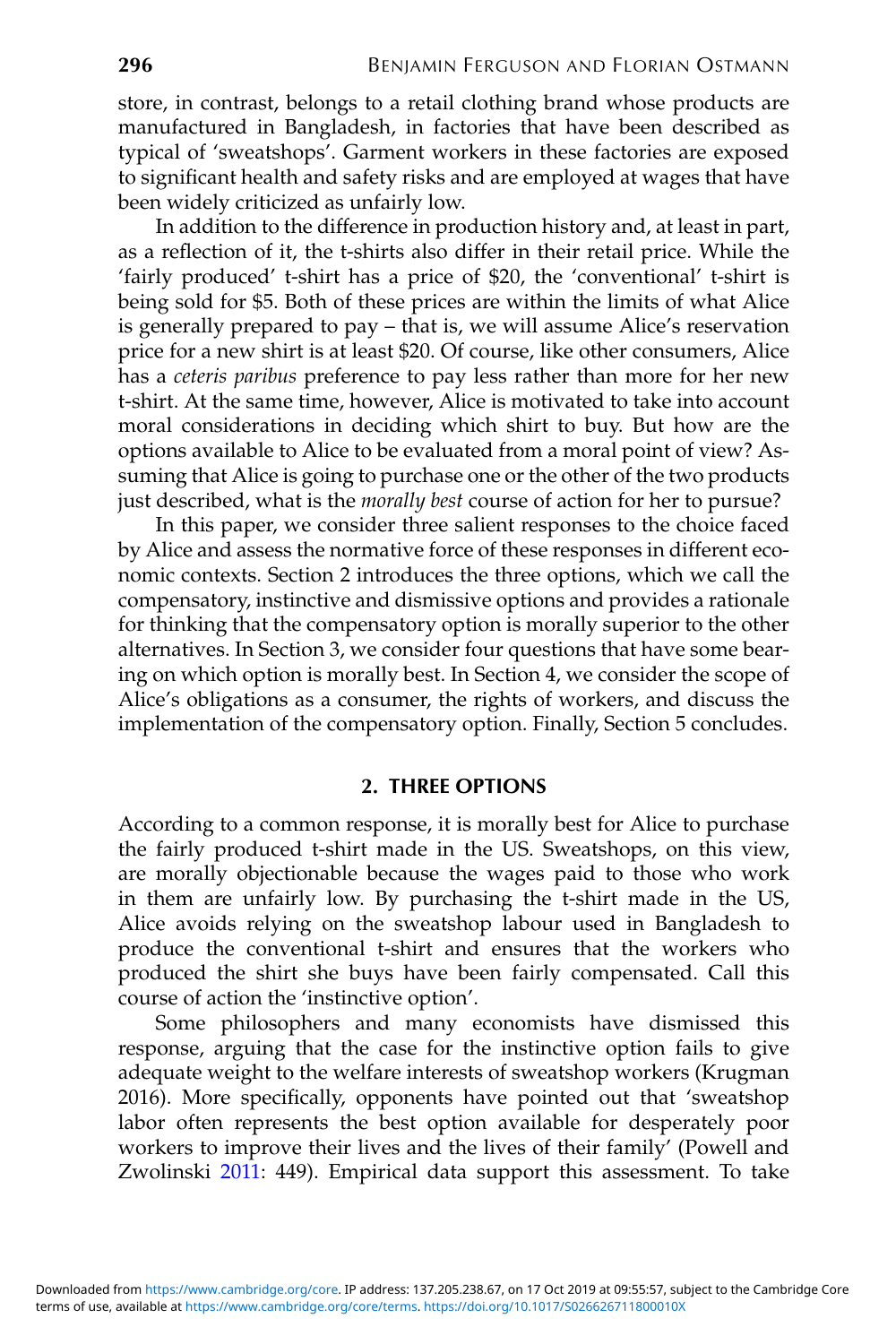a particular example, in 2000, annual per capita income in Nicaragua was 'about \$470', yet at that time, garment workers at Chentex [a subcontracted garment firm] could earn between \$700 and \$900 per year, a significant difference in income that generated high demand for sweatshop jobs (Ross [2004:](#page-20-0) 117). On a broader scale, the shift of manufacturing jobs from high income countries to developing and lower income countries has significantly reduced global poverty. For example, between 2010 and 2015, Chinese per capita disposable income increased 182% in rural regions and 166% in urban areas.<sup>1</sup> These considerations provide a basis for a second response, namely, that it is morally best for Alice to purchase the *conventional* t-shirt. Assuming that sweatshop wages are indeed unfair, this option, unlike the instinctive option, will fail to ensure that the workers who produced Alice's t-shirt have been remunerated fairly. (As we discuss later, proponents of this option may question the assumption of unfair wages.) This, however, does not affect the rationale for this option which concerns the welfare effects associated with Alice's choice. In particular, defenders of this option rely on the assumption that demand for the conventional t-shirt contributes to the availability of sweatshop jobs in Bangladesh. Workers there stand to gain a significantly greater amount of welfare from these jobs, compared to their next best option, and to be significantly worse off without them compared to the American garment workers manufacturing the fairly produced t-shirt. Furthermore, in addition to the immediate welfare gains for individual workers, the growth of the manufacturing sector in developing countries can have important economic 'ripple effects' leading to more widespread welfare gains across society. Call the purchase of the conventional t-shirt the 'dismissive option'.

The justifications of these two responses appeal to two values that are opposed in Alice's options. The first is a concern for *fairness* with regard to the remuneration of the workers that produced the t-shirts. The second is a concern for the *welfare* effects of Alice's decision. Fairness and welfare both represent important values. Moral theories that place an absolute weight on either generate implausible prescriptions for many cases. Those that give some weight to each value nevertheless remain contentious, in part because they must justify these weights. Insofar as, along the lines just described, the choice between the instinctive and the dismissive options involves a trade-off between fairness and welfare, determining whether the instinctive option is morally better than the dismissive option, or vice versa, would require taking a position on the weighing of these two

 $1$  According to Chinese National Bureau of Statistics, between 2010 and 2015 per capita rural disposable incomes increased from 5919 CNY (US\$ 857) to 10772 CNY (US\$ 1560) and urban disposable incomes increased from 19109 CNY (US\$ 2767) to 31790 CNY (US\$ 4603). Data from China Statistical Yearbook 2010 and 2015.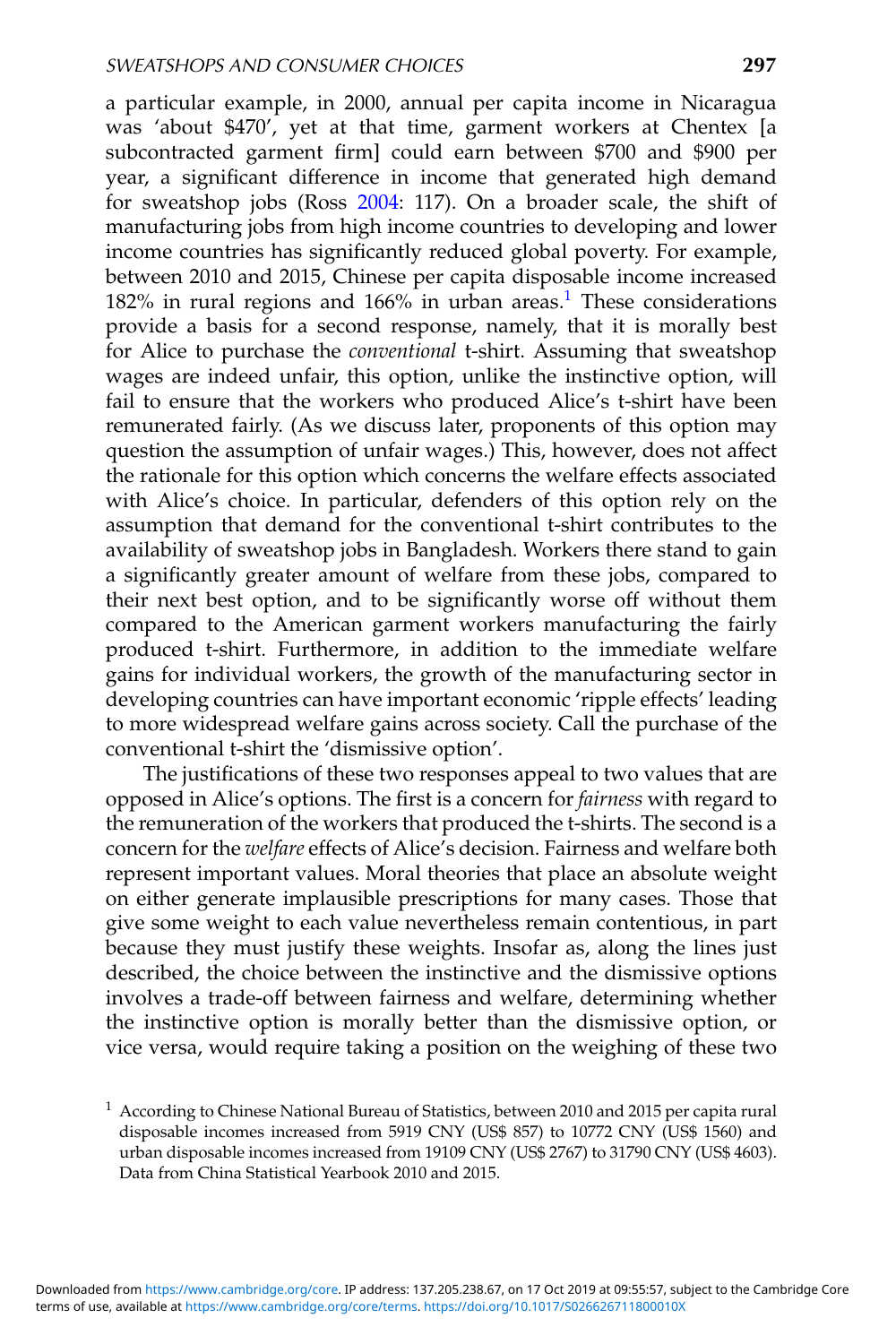important values. There is a third course of action, however, that does not require taking a position on the relative importance of fairness and welfare. Like the instinctive option, this third option provides a way to ensure that the workers who produce Alice's t-shirt receive a fair level of remuneration while also supporting the welfare-based considerations that provide the rationale for the dismissive response.

Choosing what we call the 'compensatory option', Alice could purchase the conventional t-shirt and, through separate channels, provide a monetary transfer to the workers involved in the production of the t-shirt that compensates them for the difference between their actual wage and a fair wage for the relevant unit of production. We call this difference δ. The transfer of δ would ensure that the concern for fairness that motivates the instinctive response is satisfied. At the same time, this course of action would send the same signal of demand for garment products made in Bangladesh as the dismissive option and would provide greater welfare to workers who are relatively poor than the dismissive option. It is thus weakly superior to the dismissive option in terms of its welfare effects.

There are, of course, further options available to Alice that are conceivable in this example. However, the dismissive and instinctive options represent the most salient actions for most consumers. Most consumers will either purchase one shirt or the other. The compensatory option provides a straightforward alternative within the domain of consumer behaviour that is, at least prima facie, morally superior to the two alternatives. However, the plausibility of its moral superiority depends on a number of assumptions, which we examine in the following section.

# **3. FOUR OBJECTIONS**

Here we consider four threats to the claim that the compensatory option is morally better than the other alternatives: are sweatshop wages really unfair, can the transfer of  $\delta$  fully compensate workers for the wrongs they experience in sweatshops, does the transfer of  $\delta$  undermine existing wage levels, and finally, would the pursuit of the instinctive option as a form of boycott be more successful?

### **3.1. Are sweatshop wages unfair?**

Advocates of the dismissive option may defend their position by challenging the assumption that the sweatshop wages in our scenario are unfair. If the wages were fair, then  $\delta$  – the difference between the actual wage and the fair wage – would be \$0 and the compensatory option would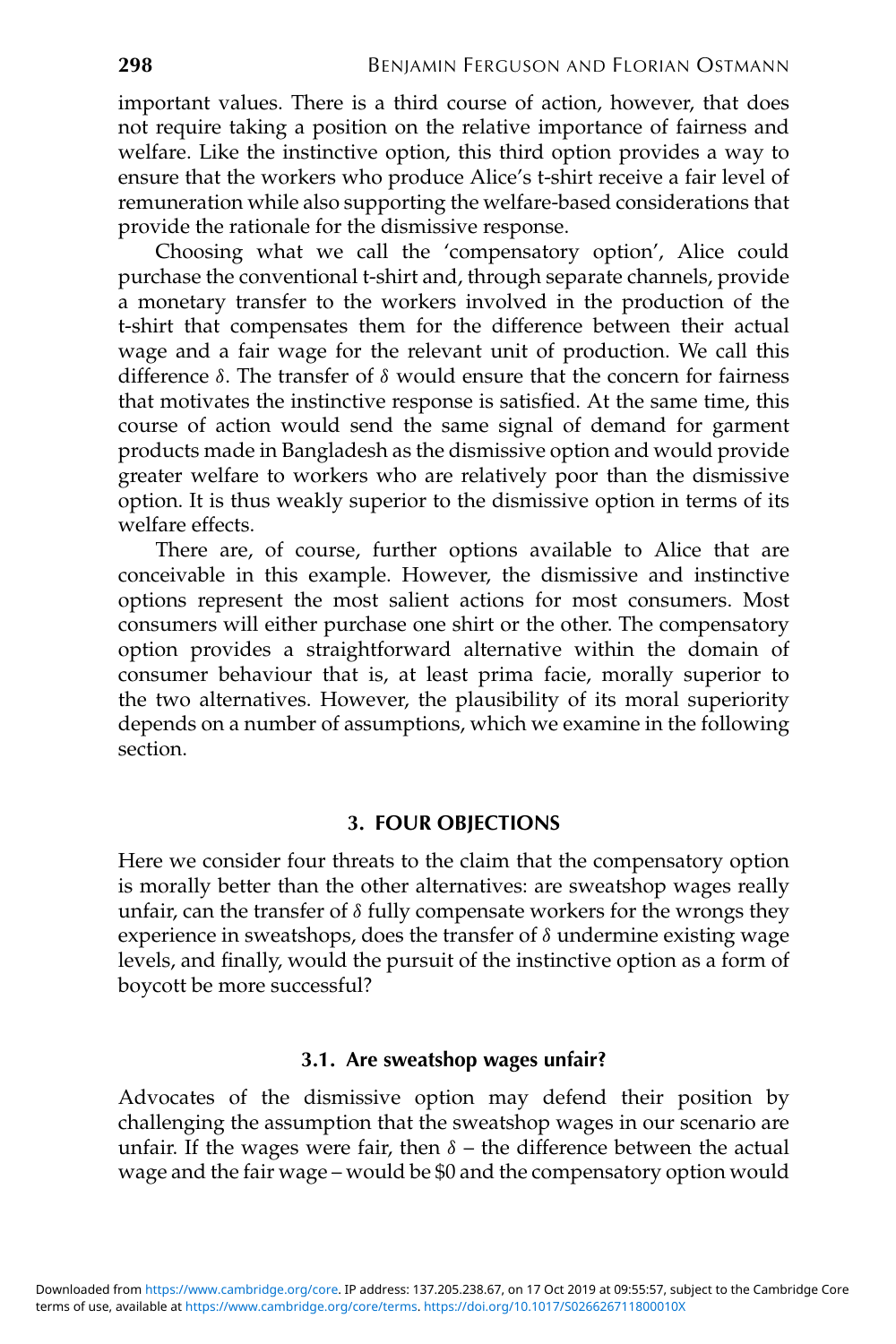not represent a distinct course of action.<sup>2</sup> The purchase of the t-shirt made in Bangladesh and the purchase of the t-shirt made in the US would be equivalent in terms of fairness, but welfare-based considerations would seem to speak in favour of purchasing the t-shirt made in Bangladesh.

Our description of Alice's choice is meant to represent a fictitious case, albeit one that does not depart too far from reality. Whether wages paid by existing sweatshops are unfair depends on the empirical facts that characterize individual cases and on the criterion that is assumed to determine whether a given wage is fair. Without wishing to defend any specific empirical claims about existing firms, we think that, insofar as there are theoretically sound fairness criteria, it is likely that some factories violate these criteria, while others may comply with them, as stipulated by the description of the Bangladesh and US based factories in our scenario. The more fundamental issue is whether there are plausible accounts of fairness that apply in the context of wage labour.

Transactions are bilateral exchanges in which cooperative behaviour generates a utility surplus to be distributed between the transactors, where utility is a measure of the transactors' preferences. Suppose Alice wants Bob to clear snow from her property and Bob wants Alice's money in exchange. The more Alice pays Bob, the less utility she receives and, at her reservation price (say \$20) she gains no net utility from the shovelling. The less money Bob gets for the work, the less utility he receives. At his reservation price (say \$10) he gains no net utility from the transaction. These price points define the range of mutually beneficial transactions that are possible between Alice and Bob. The set of all mutually beneficial transactions is called the contract curve.

The notion of fairness implicit in the instinctive response is one of distributive fairness. If a transaction is *distributively* unfair, then there must be some *distribuendum* that is maldistributed and a distributive criterion that specifies how the distribuendum should be distributed. We argue that any plausible account of fair transactions should employ a distribuendum and distributive criterion that pick out a fair price that lies on the contract curve. Suppose a particular theory picks out a fair price that lies off the curve – perhaps a fair price for Bob's shovelling is \$25. Since \$20 is the most Alice is willing to pay, the transaction will not occur. This outcome is worse for both parties since there are a number of transactions (all on the contract curve) that both prefer to not transacting. *Were* Alice to pay Bob \$25, the transaction would cease to be a mutually beneficial transaction and instead would be a form of exchange that makes Alice worse off and Bob better off (in terms of preference satisfaction) than the status quo. By

<sup>&</sup>lt;sup>2</sup> Alice may still engage in a transfer of additional funds to the workers that produced her t-shirt, and her doing so may be morally desirable, but such a transfer would no longer be motivated by considerations of transactional fairness.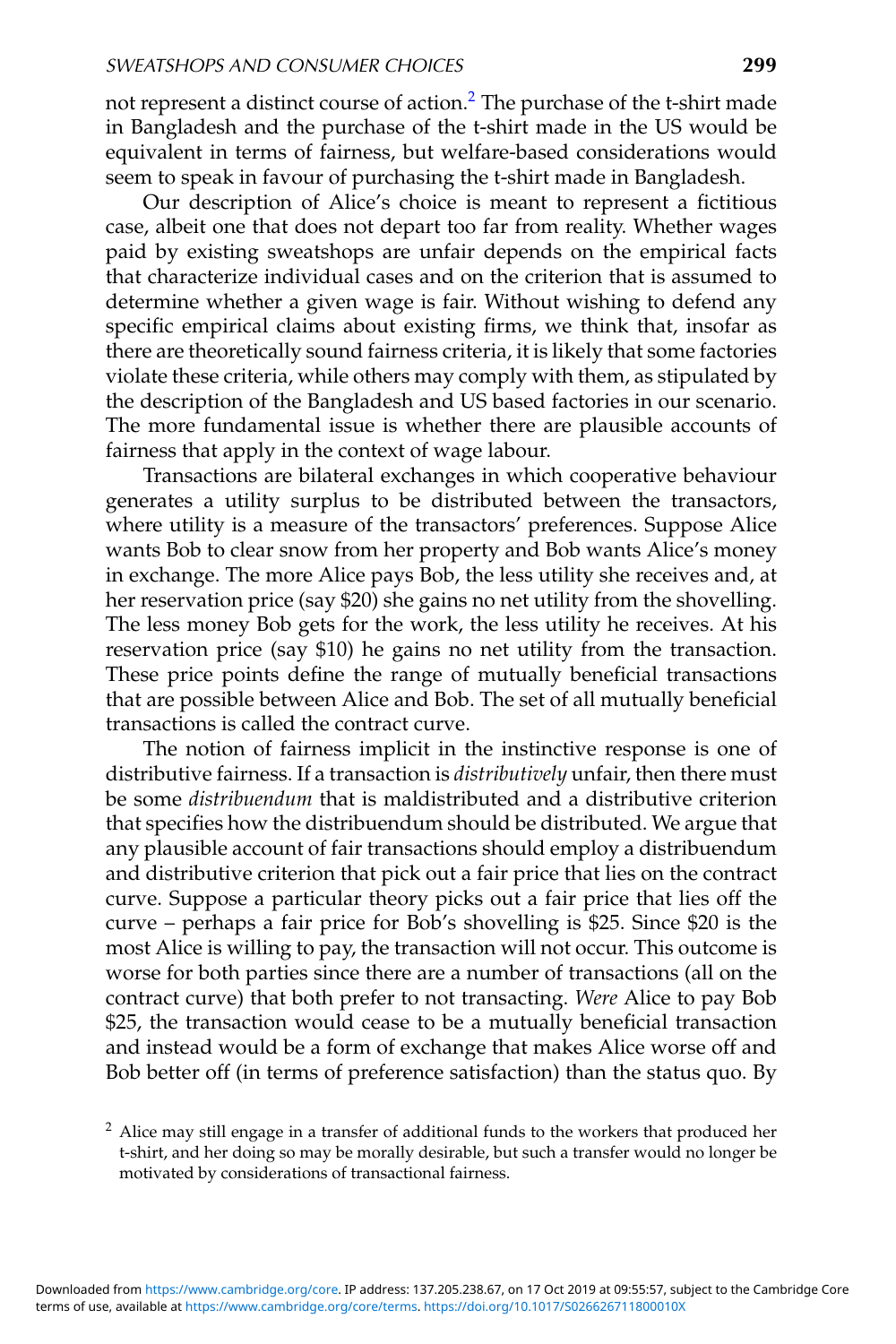

FIGURE 1. (Colour online) Alice and Bob's bargaining problem.

locating the 'fair' price off the contract curve a theory would not provide an account of how a jointly generated surplus should be distributed, instead requiring a transfer to Bob at a net loss to Alice.

Limiting candidates for a fair price to prices on the contract curve excludes many proposed accounts of fair transactions. For example, basic needs approaches claim that transactions are unfair if they fail to ensure that the parties' basic needs are met (Sample [2003;](#page-20-0) Snyder [2008\)](#page-20-0). However, if the terms that would ensure the transactors' basic needs are met lie beyond one transactor's reservation price, then a fair transaction is infeasible (Ferguson [2016\)](#page-19-0). The same problem confronts accounts that conceive of fair prices in terms of costs of production, for example (Reiff [2013\)](#page-20-0).

One approach to conceiving of fair transactions that respects the contract curve constraint is to model transactions as two person cooperative games, or bargaining problems. Bargaining problems are characterized by each agent's status quo utility (*n*); the agents' utility functions, which define a set *S* of Pareto improving points; and a solution concept, a function mapping the feasible set and status quo to a point in *S*. Figure I below models the snow shovelling case as a bargaining problem (assuming linear utilities, for the sake of simplicity) where Alice's utility is on the horizontal axis, Bob's is on the vertical axis, and *n* is the utility each receives if no transaction occurs. We know that Alice's reservation price is \$20 and Bob's is \$10. Thus, *S* is bounded by *n* and the utility each receives at these prices. The red frontier represents the contract curve.

There is a large literature of proposed solutions to bargaining problems between rational agents. The most prominent ones include the Nash [\(1950\)](#page-20-0) solution, the Kalai and Smorodinsky [\(1975\)](#page-19-0) solution and the egalitarian solution (Kalai [1977\)](#page-19-0). When interpreted as criteria of fair division, these solution concepts provide *substantive* accounts of fair transaction. According to these substantive accounts, whether a price is fair depends on whether it conforms to a particular bargaining outcome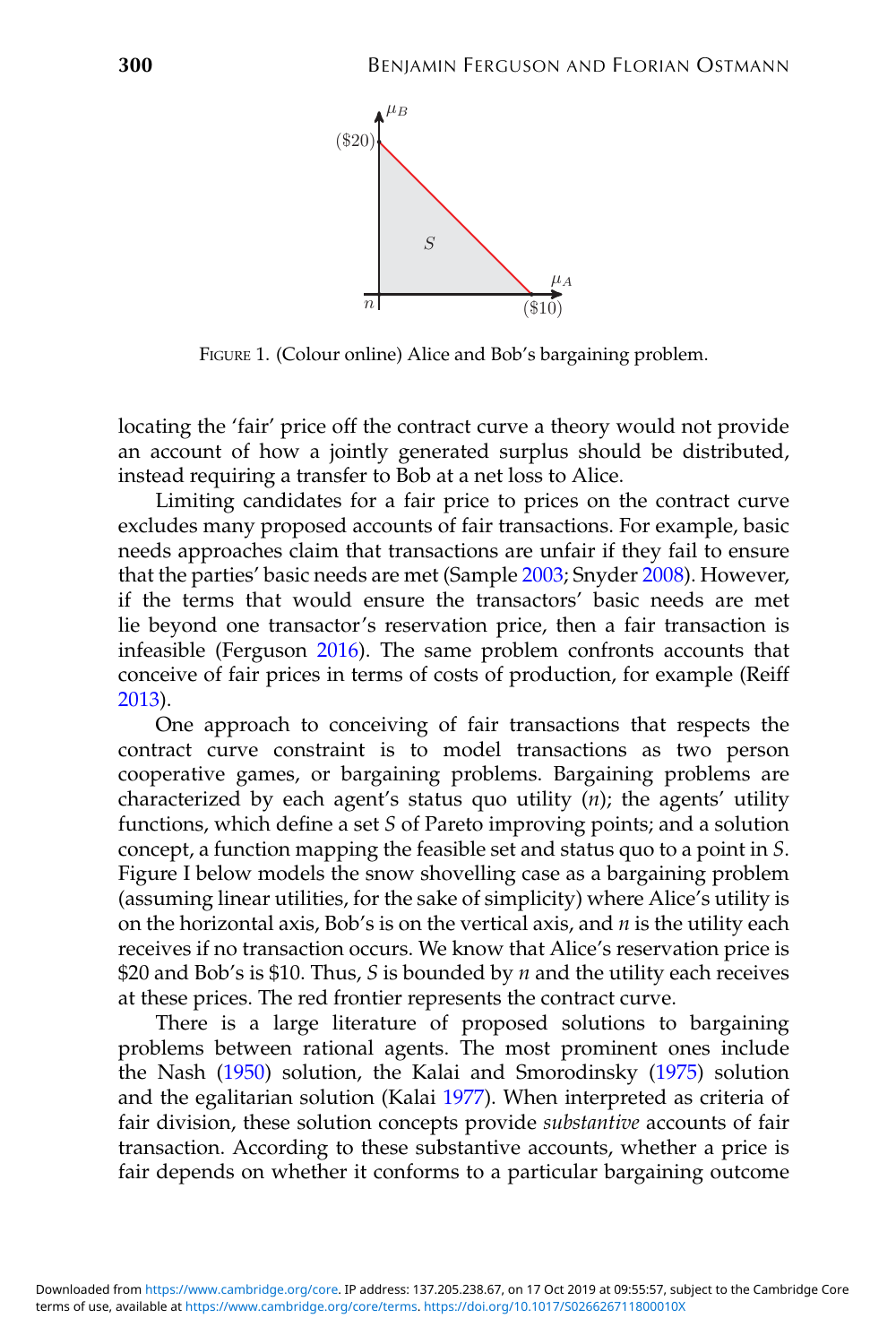stipulated by a distribution criterion. For example, the egalitarian criterion claims that a transaction is fair when the minimum gains of both parties are maximized (\$15 in the example above).

The substantive approach can be contrasted with procedural accounts that claim that *any* outcome can be fair, provided the way the outcome is reached is consistent with certain procedural conditions (Zwolinski and Wertheimer [2016\)](#page-20-0). Such procedural accounts have been developed by Hillel Steiner [\(1984,](#page-20-0) [1987,](#page-20-0) [2010;](#page-20-0) Ferguson and Steiner [2018\)](#page-19-0) and John Roemer [\(1982\)](#page-20-0), for example. Steiner's takes the form of an historical account, according to which a transaction is unfair if one party receives less and the other party more than they would have received otherwise, due to the occurrence of a prior injustice.

It is not our purpose here to provide a full account and defence of a particular theory of transactional fairness. Rather, we merely wish to point out that there are possible theories that satisfy the contract curve constraint and that may plausibly support the claim that sweatshop wages are unfair.

# **3.2. Can** δ **fully compensate sweatshops' wrongs?**

The second assumption is that the unfairness that characterizes the treatment of the workers producing the conventional t-shirt *can* be compensated by the transfer of δ. Our discussion so far has assumed that  $\delta$  is to be conceived of as the difference between workers' de facto wages and the wages they would receive under fair terms of employment. It may be objected that this interpretation ignores the *working conditions* under which the conventional t-shirt is produced.<sup>3</sup> Sweatshops may be bad in non-pecuniary respects. If this is so, and if pecuniary and nonpecuniary wrongs are incommensurable, then a transfer of money, via  $\delta$ cannot compensate for these non-pecuniary wrongs. For example, Matt Zwolinski has argued that 'the concept of exploitation is best understood in terms of actual or threatened rights-violation', and that 'the case can be made that sweatshops wrongfully exploit their workers in other [nonpecuniary] ways. Specifically, ...various forms of psychological and/or physical abuse on the part of sweatshop managers' (Zwolinski [2007:](#page-20-0) 710). These concerns raise two issues, the first is whether non-pecuniary and pecuniary forms of unfairness are commensurable; the second concerns the moral status of compensations for rights violations.

<sup>3</sup> On a broad understanding, 'working conditions' may be taken to include workers' remuneration. In the following, we use the term in a narrow sense to refer to aspects of the terms of employment other than wages. The possibility of conceiving of wages and working conditions as being part of the same 'compensation package' remains unaffected by this narrow understanding of the term. See Zwolinski [\(2007\)](#page-20-0) for a discussion of this possibility.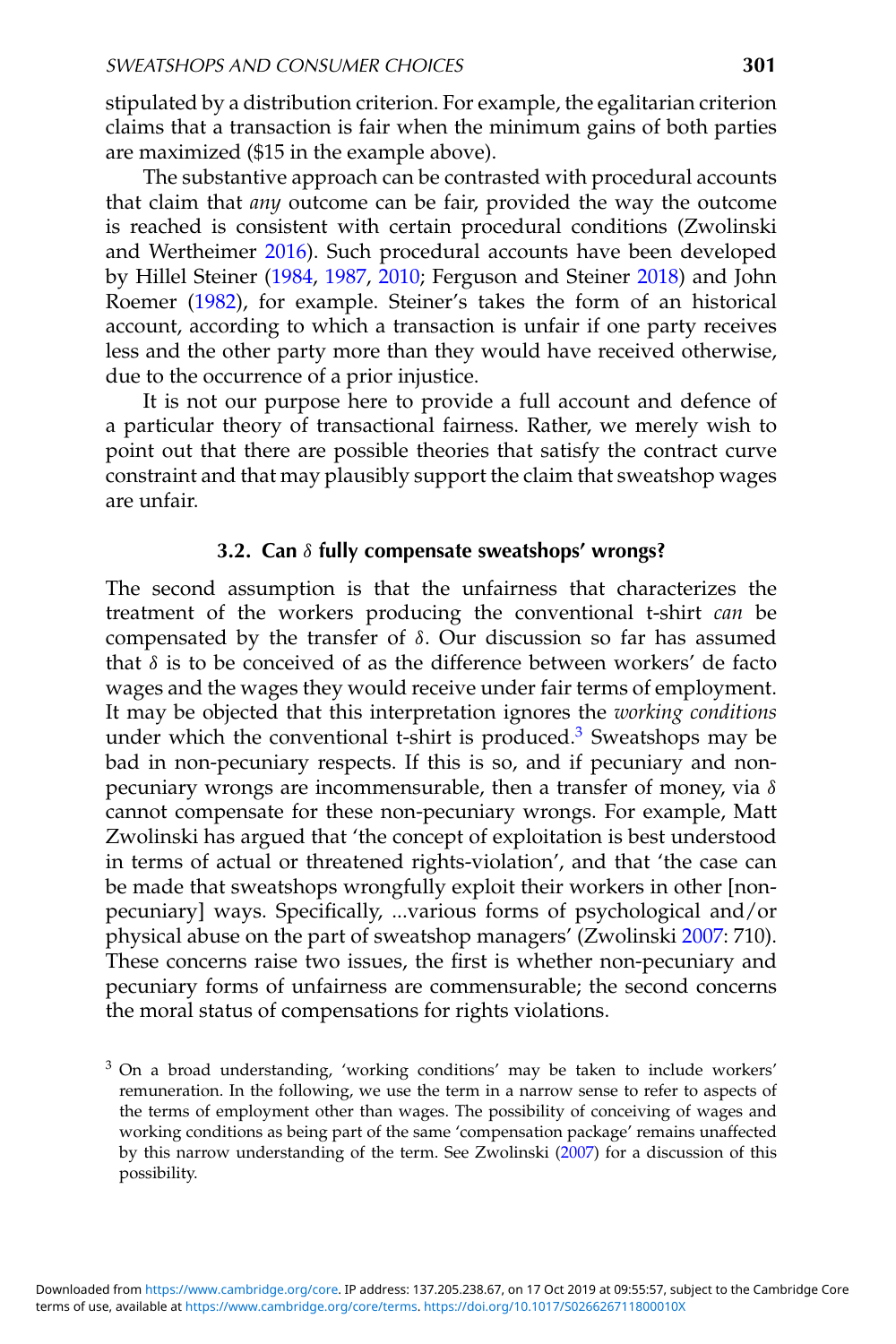3.2.1. Commensurability. The existence of non-pecuniary wrongs threatens the moral superiority of the compensatory option. If the transfer of  $\delta$ fails to compensate for these non-pecuniary deficiencies, there would at least be one respect in which the instinctive option was superior to the compensatory option. Let us assume that a plausible conception of fair terms of employment not only includes a certain level of wages, but, in addition, working conditions that comply with certain health and safety standards and other moral demands. If health and safety standards or other aspects of the working conditions in the factory that produces the conventional t-shirt fall short of what workers are entitled to, the transfer of δ, while making up for the shortfall in wages, would do nothing to address any of these other violations. Given that the t-shirt made in the US, by assumption, is produced under *fair* working conditions, it may be objected, the compensatory option would thus be inferior to the instinctive option as far as considerations of fairness in relation to the production of the t-shirt being purchased are concerned.

While this objection is initially attractive, it fundamentally turns on the question of whether violations of all kinds of workers' entitlements can in principle be compensated through monetary transfers. If they can, the objection is easily dismissed by adjusting  $\delta$  so as to include the relevant monetary amount required to compensate for any unfairness in working conditions, in addition to the amount that corrects for the shortfall in wages. This would ensure that the compensatory and the instinctive options are equivalent as far as all aspects of fairness in relation to the production of the t-shirt being purchased are concerned. If, in contrast, the working conditions in the production of the conventional t-shirt were characterized by deficiencies that are thought to be *incommensurable* with monetary benefits, this would indeed lead to the conclusion that the two options are not morally on a par. This conclusion would not necessarily undermine the view that the compensatory option is morally superior *all things considered*. Since the welfare effects associated with the compensatory option would remain unaffected, its ranking on the welfare dimension could outweigh the shortcomings as far as compensation for violations of fairness are concerned. However, determining the overall moral betterness relation between the two options would, in this case, require attaching moral weights to different values.

The issue of commensurability of working conditions and monetary benefits raises intricate questions (Ferguson [2018\)](#page-19-0). For example, it might be suggested that, at least when it comes to aspects of working conditions whose alteration involves costs to employers, these are best thought of as part of workers' overall compensation package and that what matters, as far as fair terms of employment are concerned, is the monetary value of this overall package, regardless of the particular 'mix' of wages and working conditions that workers enjoy. Compensation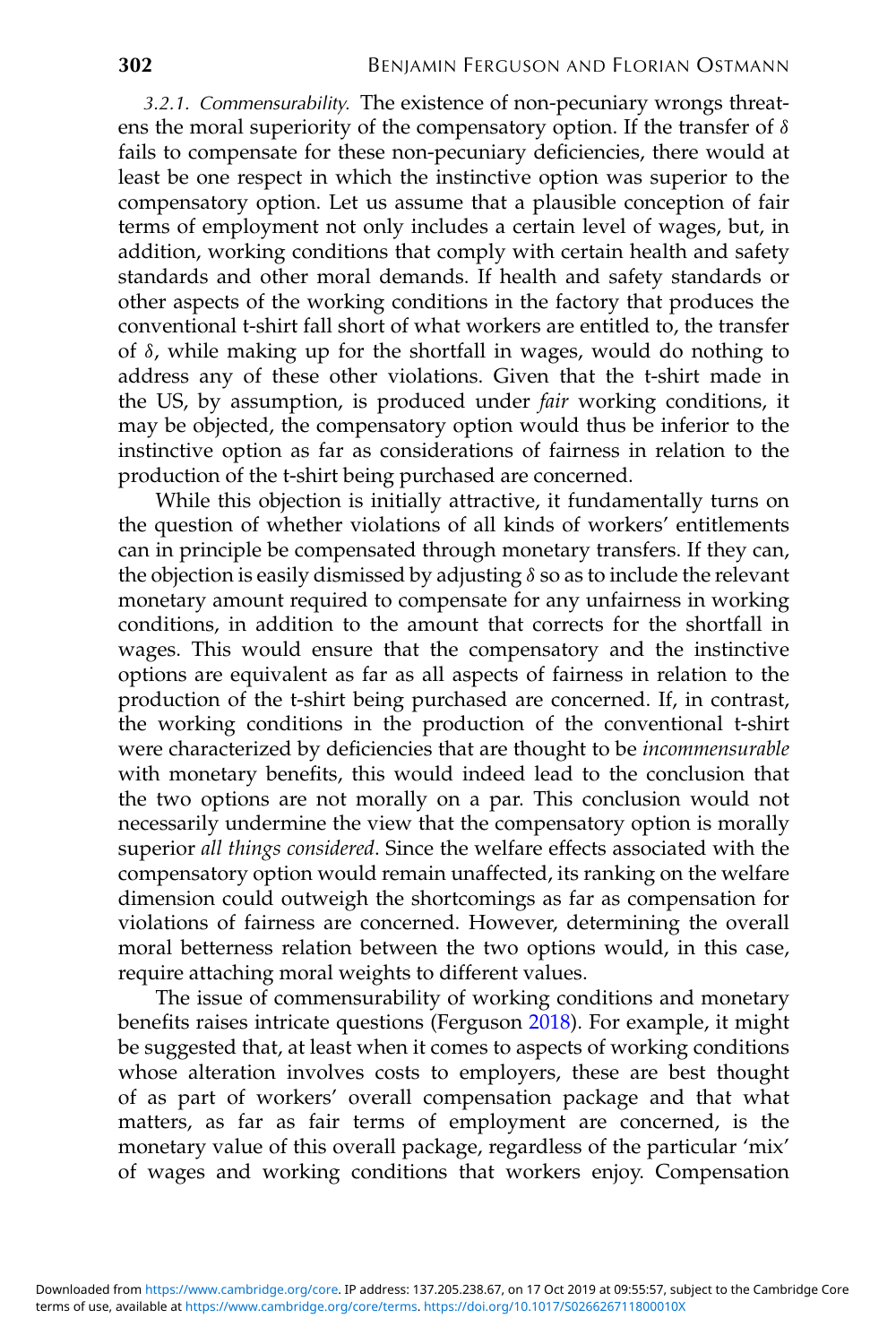for any form of unfairness through monetary transfers would be straightforward in this case. The relevant compensatory amount would simply be the difference between the actual wages plus the costs associated with actual working conditions on the one hand, and the monetary value of the overall compensation package to which workers are entitled.

In light of the possibility that large reductions in health and safety risks may come at comparatively low costs, however, the suggestion that fair terms of employment are defined by the monetary value of workers' overall compensation package ultimately seems implausible. As an alternative, it may be suggested that at least on the condition that the mix reflected in a given compensation package *is* morally acceptable, any combination of monetary compensation and working conditions that falls on the same indifference curve as far as workers' preferences are concerned should be considered morally equivalent. On this view, there would equally be no issue concerning the compensability of unfair working conditions through monetary transfers, although the cost of providing compensation for unfair working conditions may, depending on the shape of the indifference curve, differ significantly from the cost of providing fair working conditions directly.

Determining points of moral equivalence between working conditions and amounts of monetary compensation on the basis of workers' preferences seems to have some plausibility for certain aspects of working conditions, such as the length of the working day, for example. Whether *all* possible combinations of working conditions and wages that lie on the same indifference curve can be considered morally equivalent, or whether there is any defensible alternative basis for trading off deficiencies in working conditions, is less clear. Extreme risks to life, for example, may be thought to be non-compensatable through monetary transfers.

Even if there are certain working conditions that are incommensurable with wages, there is at least a large range of cases in which it seems plausible to assume that full compensation could be achieved. In other cases, an all-things-considered ranking between the compensatory and the instinctive option will depend on the relative weight assigned to the avoidance of uncompensated violations of fairness in the treatment of the workers that produced Alice's t-shirt on the one hand and the possible superiority of the welfare effects associated with the pursuit of the compensatory option.

3.2.2. Rights. There is a second worry about the ability of  $\delta$  to compensate that arises even if working environments and wages are fully commensurable. Workers plausibly have *rights* to fair compensation packages and it seems unlikely that the violation of a right followed by compensation is morally equivalent to the non-violation of a right. For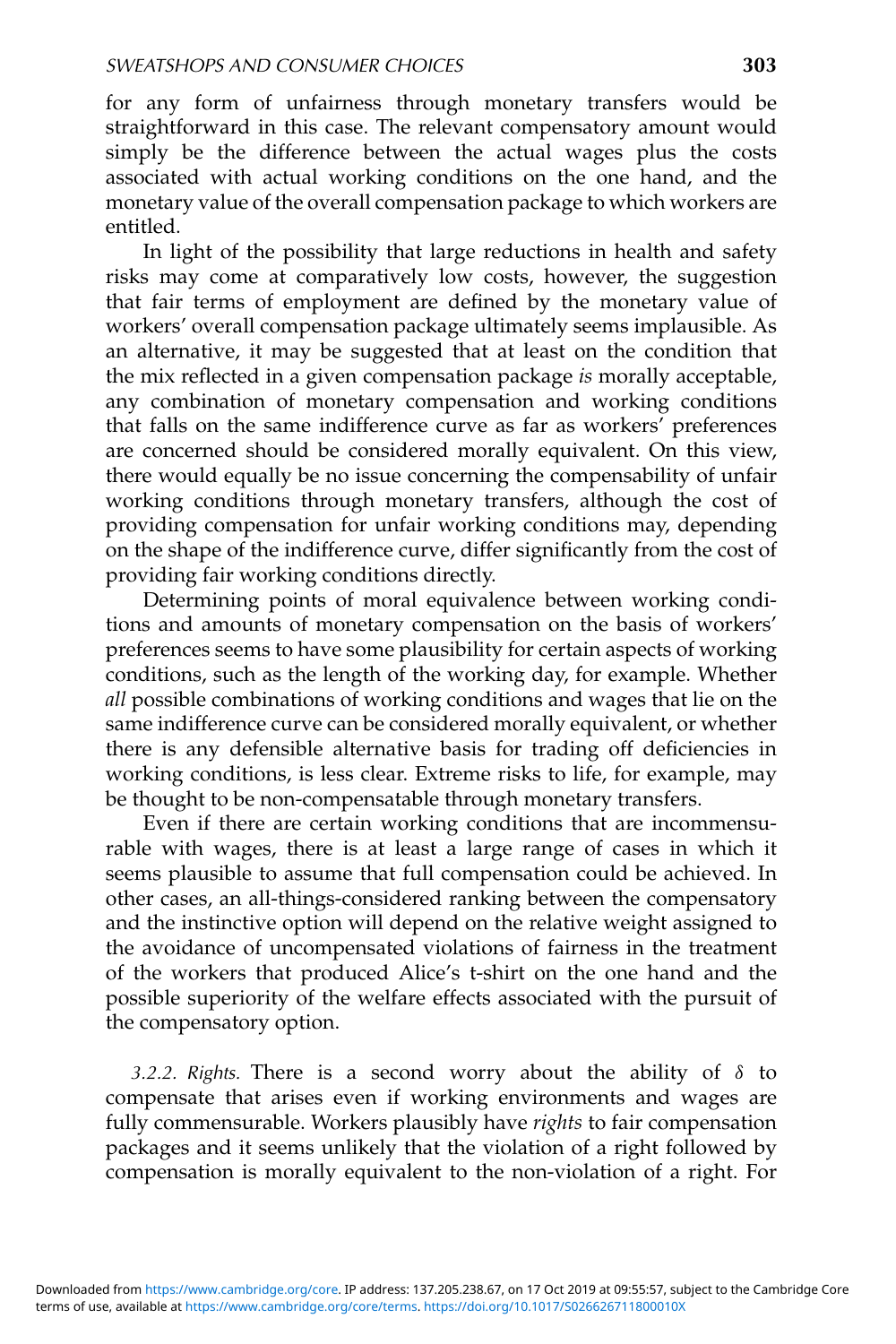example, on most theories of rights, Alice's right to bodily integrity not only gives her a moral claim against Bob's hitting her without consent, it also makes it impermissible for him to do so while compensating Alice for the assault, even if the compensation leaves her as well off as she was before the assault. Similarly then, if workers have rights to particular compensation packages, the wrong of denying them these particular packages cannot be fully mitigated by the subsequent transfer of  $\delta$ , even if it leaves them as well off as they would have been.<sup>4</sup> Despite the transfer of δ, at least within a rights-based framework, there will be a 'moral remainder'.

The crucial question is whether this threatens our claim that the compensatory option is morally superior to either the instinctive or dismissive options. If sweatshops violate workers rights, then even if the transfer of  $\delta$  leaves a moral remainder, compensation is surely morally better than non-compensation. Thus, the compensatory option remains better than the dismissive approach. Whether it is also morally superior to the instinctive approach depends on the weight of the moral remainder. If the degree to which  $\delta$  mitigates the wrong of sweatshop labour is insignificant, then one might conclude that the instinctive option is morally better than the compensatory option. We think this conclusion is implausible.

First, there is at least one reason to think that the dismissive option is morally superior to the instinctive option, namely that sweatshop workers – those whose rights are being violated – would prefer Alice's selection of the dismissive option to the instinctive option. If the dismissive option is better than the instinctive option, and the compensatory option is better than the dismissive option, then by transitivity, the compensatory option is also better than the instinctive option. Whether the dismissive option is all things considered better than the instinctive option is a position we do not wish to take a stand on here. We only note that for those who *do* believe it is, there is strong reason to think the moral remainder cannot undermine the superiority of the compensatory option.

There is a second reason to think that the moral remainder does not threaten the moral superiority of the compensatory option. At the point when Alice faces a choice between the three options, the violation of workers' rights has already occurred. Although Alice is to some degree complicit in the plight of sweatshop workers (a point we discuss in Section 4), her ability as an individual consumer to stop firms from offering unfair compensation packages is limited. Given these two facts, the best she can do to remedy this wrong is to compensate workers by transferring δ.

<sup>4</sup> We thank an anonymous referee for pressing this point.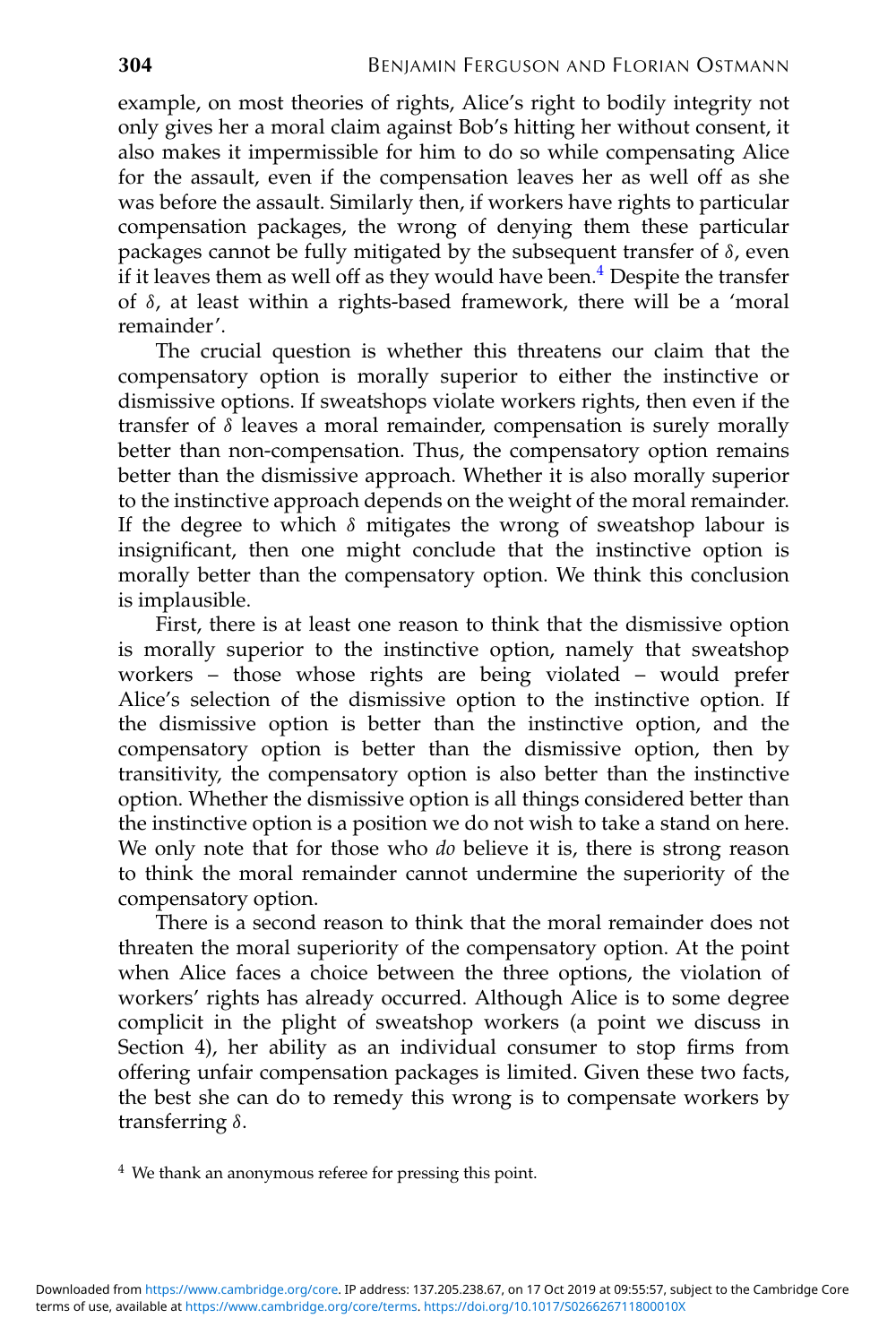In summary, it seems that in some cases δ cannot *fully* compensate for the unfairness experienced by sweatshop workers. However, the existence of a 'moral remainder' does not change the fact that the compensatory option is morally better than the dismissive option. And it is difficult to see how any 'moral remainder' left after compensating workers by δ can be sufficiently weighty to make the compensatory option less morally good than the instinctive option. The compensatory option remains the morally best course of action for consumers in most cases.

## **3.3. Does** δ **adversely affect wage levels?**

Even if  $\delta$  can fully compensate unfairness, the case for the compensatory option faces practical hurdles if its effect on agents' economic incentives or firms' responses to the transfer undermine its promised benefits. The third question is thus whether the compensatory option can actually deliver a benefit to sweatshop workers.

This question is similar to debates about minimum wage legislation, a policy option that has received a great deal of attention as a possible response to sweatshops. Yet, while similar in certain respects, the pursuit of the compensatory option differs in its implications from minimum wage legislation in important ways. Since the compensatory transfer δ is directly linked to workers' labour, it functions as a subsidy to wages provided *by the consumer*. Thus δ can always reach workers regardless of firms' behaviour.<sup>5</sup>

Nevertheless, the transfer of  $\delta$  may still affect wage rates. If workers were willing to provide labour at wage rates that did not include the transfer (call this rate  $\omega$ ), then they will also be willing to provide their labour if the firm reduces their contribution to workers' take home pay to  $\omega - \delta$ . In such a case, the transfer would fail to provide workers with economic gains, since wages of  $\omega - \delta$  from the firm, plus  $\delta$  from the consumer simply equal  $\omega$ . If the compensatory transfer has no effect on worker income, consumers' desire for ethically produced shirts will remain unsatisfied and they will stop making compensatory transfers. The equilibrium strategy would be for consumers to refrain from transferring  $\delta$ .

However, there is an additional possibility: firms may capture a *portion* of δ, while allowing workers to retain some as well. The introduction of this strategy provides a new (and Pareto superior) subgame perfect equilibrium in repeated versions of the game shown below. The consumer's choice to subsidize is represented by  $\delta$ , firms' choice to capture all of  $\delta$  by  $A$ , none of  $\delta$  by  $N$ , and to split  $\partial$  by  $S$ . Let

<sup>5</sup> The difference between minimum wages and the compensatory transfer is that in the former case firms are legally required to pay more and so may respond by decreasing their demand for labour, while in the latter case labour is being subsidized which could lead firms to lower wages while being able to command the same amount of labour as before.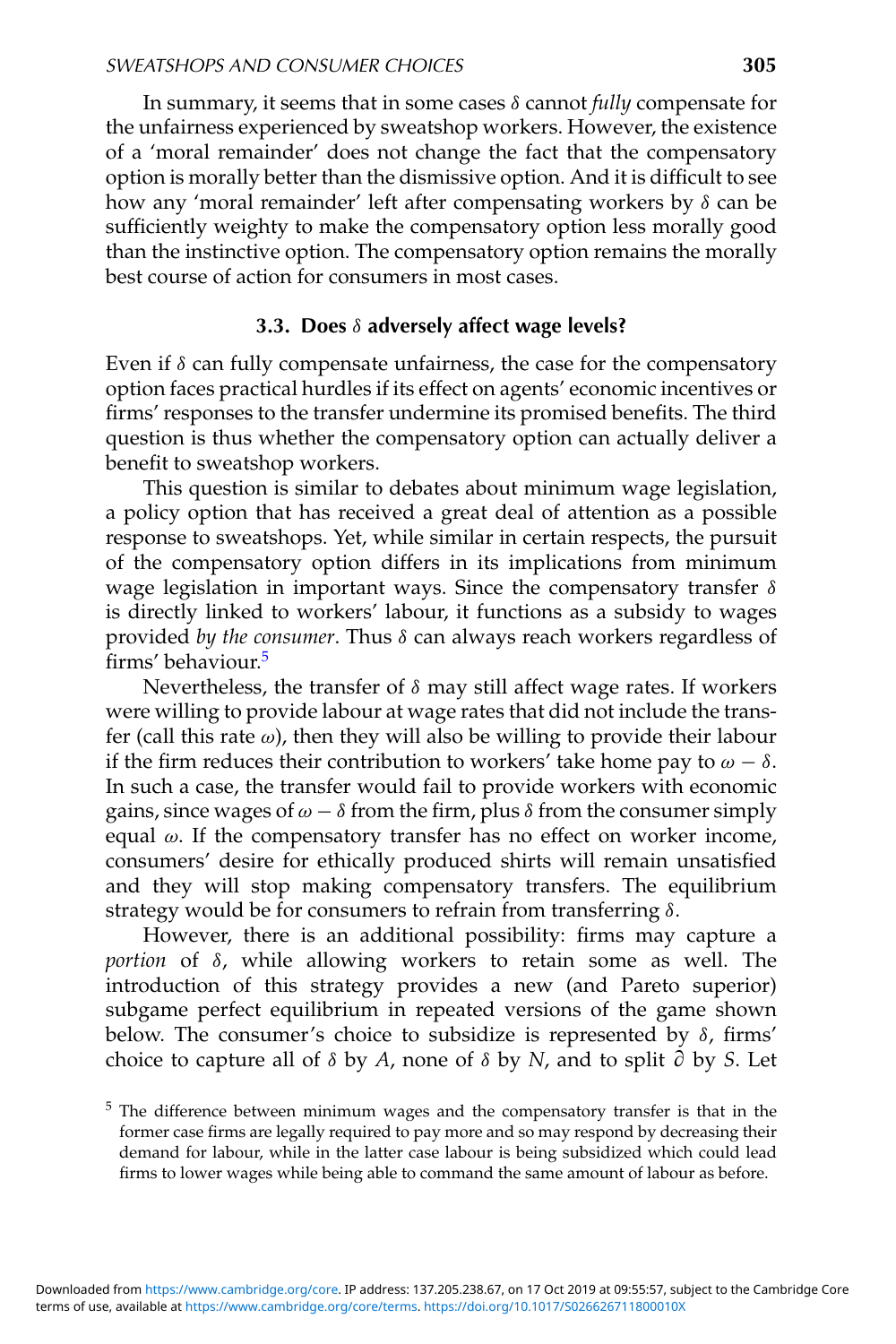

FIGURE 2. Subsidy capture.

the payoffs represent proportions of  $\delta$ . The payoff from splitting may take a range of values, with consumers' proportion of δ represented by *x*, firms'  $by 1 - x$ , where  $0 > x > 1$ .

Firms know that if they choose *A* in the first iteration (or enough early iterations) of the game, consumers will lose faith and will choose  $\neg$  in later iterations. Consequently, firms will not choose *A*. Firms also have no incentive to select *N*. Thus, firms will choose *S*. Knowing that firms will choose *S*, consumers will choose δ. But what value of *x* will firms select? If consumers cared only about the absolute value of  $\delta$  that reaches workers, then the equilibrium value for *x* would be very low. Firms would only need to pass on more of  $\delta$  than they would in consumers' next best option, ¬δ, to make strategy *S* attractive. Yet, in the context of sweatshop compensation, it is plausible to assume consumers' motivations are more nuanced.

The explicit goal of δ is to mitigate *maldistributions* between firms and workers. If consumers are also concerned about the proportional distribution of δ, then their threshold for *x* will be higher. One possibility is that consumers will only accept values of *x* that brings the distribution of total gains – that is the gains from employment and from  $\delta$  – closer to the fair distribution. For example, suppose a fair distribution of the initial gains from employment would have been an equal distribution, but the actual distribution was a 70/30 split. Then firms' capture of 70% or more of  $\delta$  would fail to bring the distribution of total gains closer to the fair distribution. Thus, if the *sole* concern of consumers was that δ reduced the gap between the actual distribution of gains from employment and the distribution of gains from both that initial distribution and the transfer of δ, then consumers would only continue to provide δ when firms captured a proportion of  $\delta$  that was closer to the fair distribution of initial gains than the actual distribution of initial gains was.

In practice, consumers' motivations are likely mixed. They will care both about the proportion of  $\delta$  that reaches workers and about workers' total welfare. Repeated versions of the above game are very similar to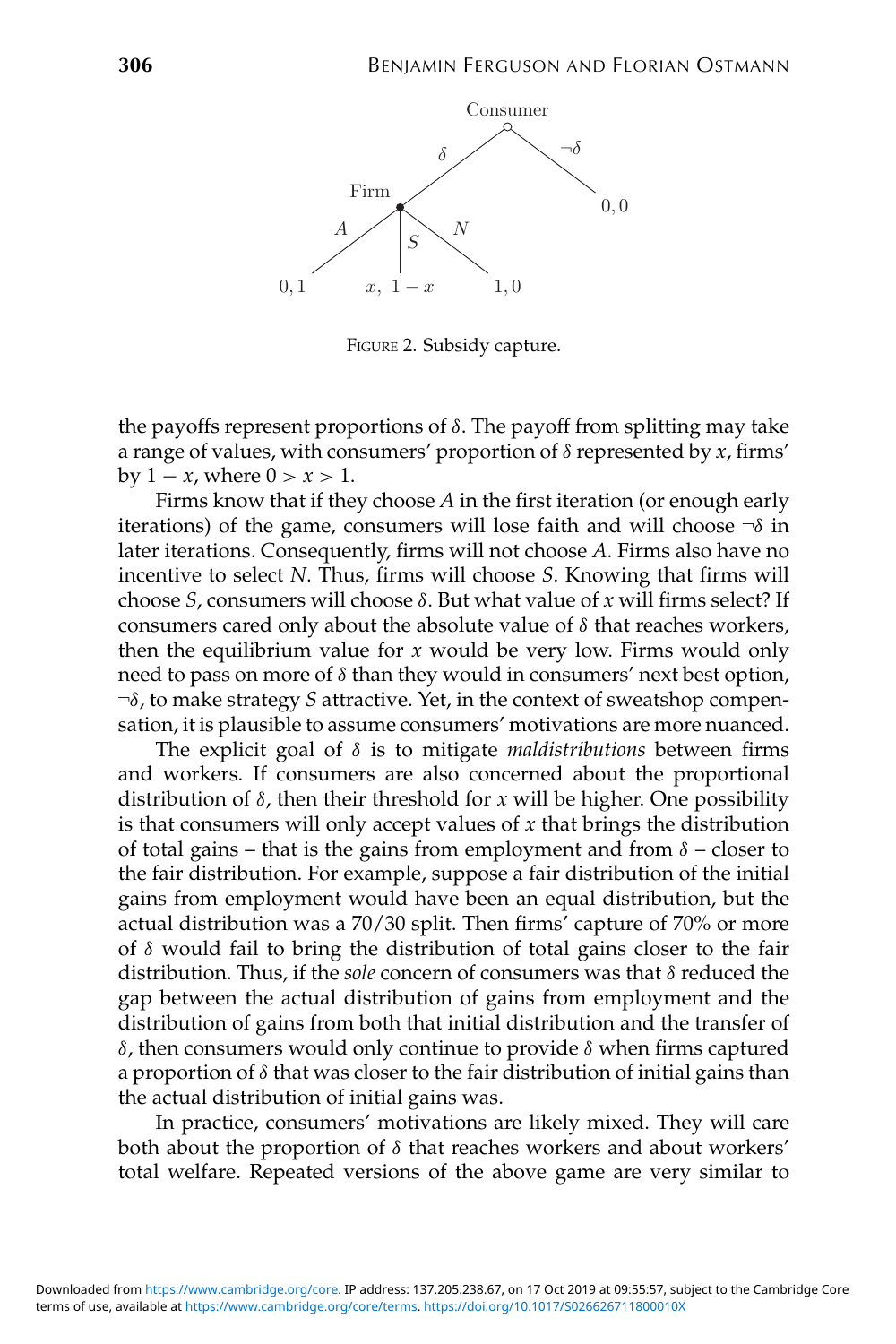ultimatum games. In an ultimatum game, player A offers B a particular split of a surplus which B can either accept or reject. If B accepts, both receive the payoffs proposed by A. If B rejects the offer, neither receives anything. Firms' choice of *x* in the above capture game is analogous to A's offer in an ultimatum game and consumers' choice to either continue providing δ or stop is analogous to B's choice to either accept or reject. A meta-analysis of studies involving ultimatum games found that, on average, A offered 40% of the gains to B and B accepted 84% of offers (Oosterbeek *et al*. [2004\)](#page-20-0). Of course, the capture game differs somewhat from the ultimatum game. It is played in a more complicated context in which consumers' interests are tied to a third party, workers; and, by paying unfair initial wages, firms have already demonstrated strong selfregarding behaviour. Nevertheless, we think it is reasonable to assume consumers' tolerance for capture – the value of *x* that allows the game to continue – will be similar to values observed in ultimatum games.

This analysis assumes that a significant number of consumers choose the compensatory option. If Alice alone made a compensatory transfer, then the firm employing the worker receiving  $\delta$  would be unlikely to know she had done so – and even if they did, unlikely to attempt to capture the single instance of  $\delta$ . These informational asymmetries and efficiency considerations mean that firms will not capture  $\delta$  below a certain uptake threshold. The lower the expected uptake of the compensatory approach, the lower the probability that firms will capture a portion of  $\delta$  and the greater the expected efficacy of each individual transfer. The upshot is that if consumer demand for fairly remunerated labour is high, and if these motivations culminate in many compensatory transfers, then firms' capture of these transfers will undermine their effect on the relative distribution of gains between firms and workers.

High demand not only erodes the efficacy of the compensatory option, it also increases the palatability of two other actions, one performed by firms, the other by consumers. First, if consumer demand for such goods is indeed high, then *firms* would have an incentive to increase wages, advertise this increase and pass the price of the wage hike on to consumers while also increasing profits by retaining a portion of these price increases.<sup>6</sup> If 'ethical' consumers are sufficiently price insensitive, firms may be able to profit more from this strategy than they would from subsidy capture. Second, if demand is high, *consumers* have an incentive to select the instinctive option as a form of boycott. If a boycott succeeds, the short-term welfare loss to workers from a boycott may be offset by subsequent wages that are higher and fairer. This brings us to the final objection.

<sup>6</sup> Firms might decide to do this for a subset of their products in order to retain consumers who, because they lack a taste for fairness, are more price sensitive.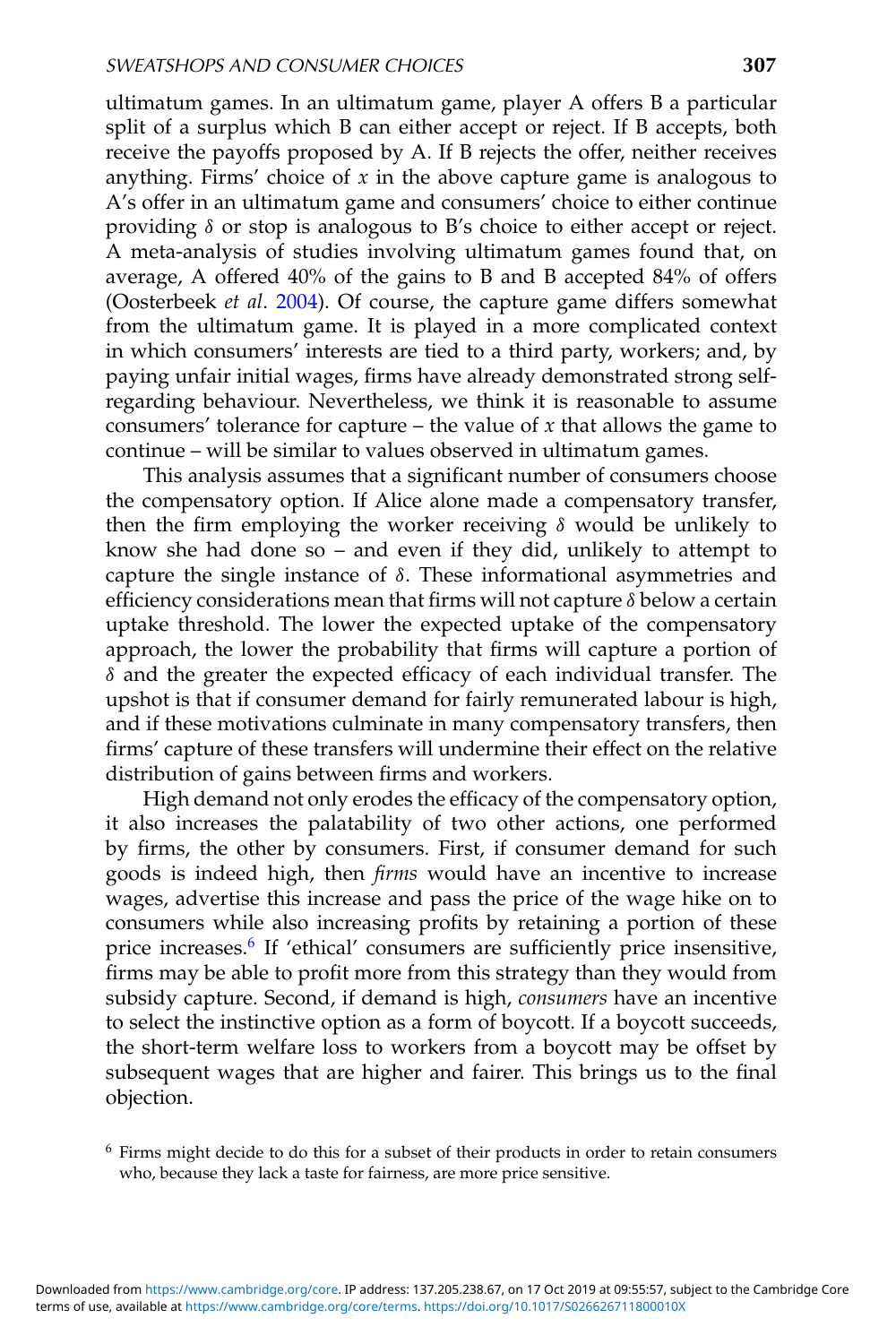# **3.4. What are the prospects for a boycott?**

Here we assess what we think represents the most forceful argument for the *instinctive* option: the claim that Alice should purchase the US-produced t-shirt in order to signal a boycott of brands whose supplier factories pay unfair wages. To boycott, in this context, is to refrain from purchasing goods from suppliers who produce goods using sweatshop labour until these suppliers change their practices. There are two important questions to ask about this approach. The first is whether the suggested boycott strategy will be effective. The second is whether it is indeed morally superior to the compensatory option.

A successful boycott, like the compensatory option, is consistent with the concern of fairness while promising not to undermine the welfare gains at stake for workers in Bangladesh. If Alice purchases the US-made t-shirt as part of a boycott of brands that rely on unfairly remunerated labour, this ensures that the workers who produced her new t-shirt were paid a fair wage. At the same time, by claiming that her action is part of a boycott she signals that if the sweatshop producer increases wages to fair levels she will purchase their product. The goal is to provide an incentive for the brand with production in Bangladesh to ensure their suppliers pay fair wages and to opt for its products in the future as soon as it does.

While a boycott is similar to the compensatory option, the two differ in two important ways. The first difference is that the success or failure of a boycott does not depend on Alice's actions alone. While Alice can be sure that she brings about both welfare increases and unfairness mitigation through the compensatory transfer, she cannot be sure that the boycott will be successful.

The second, and related difference is that the boycott takes a high-risk, high-reward approach to welfare gains. If Alice takes part in a boycott and the boycott is successful, it will increase wages for *all* workers, for *all* clothes they produce. The welfare gains from a compensatory transfer, in contrast, will be far lower. Suppose, as an illustrative example, that a sweatshop worker currently produces 100 shirts and is paid \$3 per day, but that a fair wage would be \$30 per day. The difference between the actual and fair compensation per shirt,  $\delta$ , would then be  $\frac{$30}{100} - \frac{$3}{100} =$ \$0.27. The compensatory option would have Alice purchase the shirt produced in the sweatshop and transfer an additional \$0.27 to the worker. This mitigates unfairness and results in welfare gain, though only about one tenth of a day's wages – and this is under the assumptions that a fair wage is as high as \$30 per day (and that the worker does not produce more than 100 shirts). In reality this point is rather unlikely as the fair wage, as it almost certainly lies beyond the reservation price of the firm. The aggregate welfare gains from a successful boycott would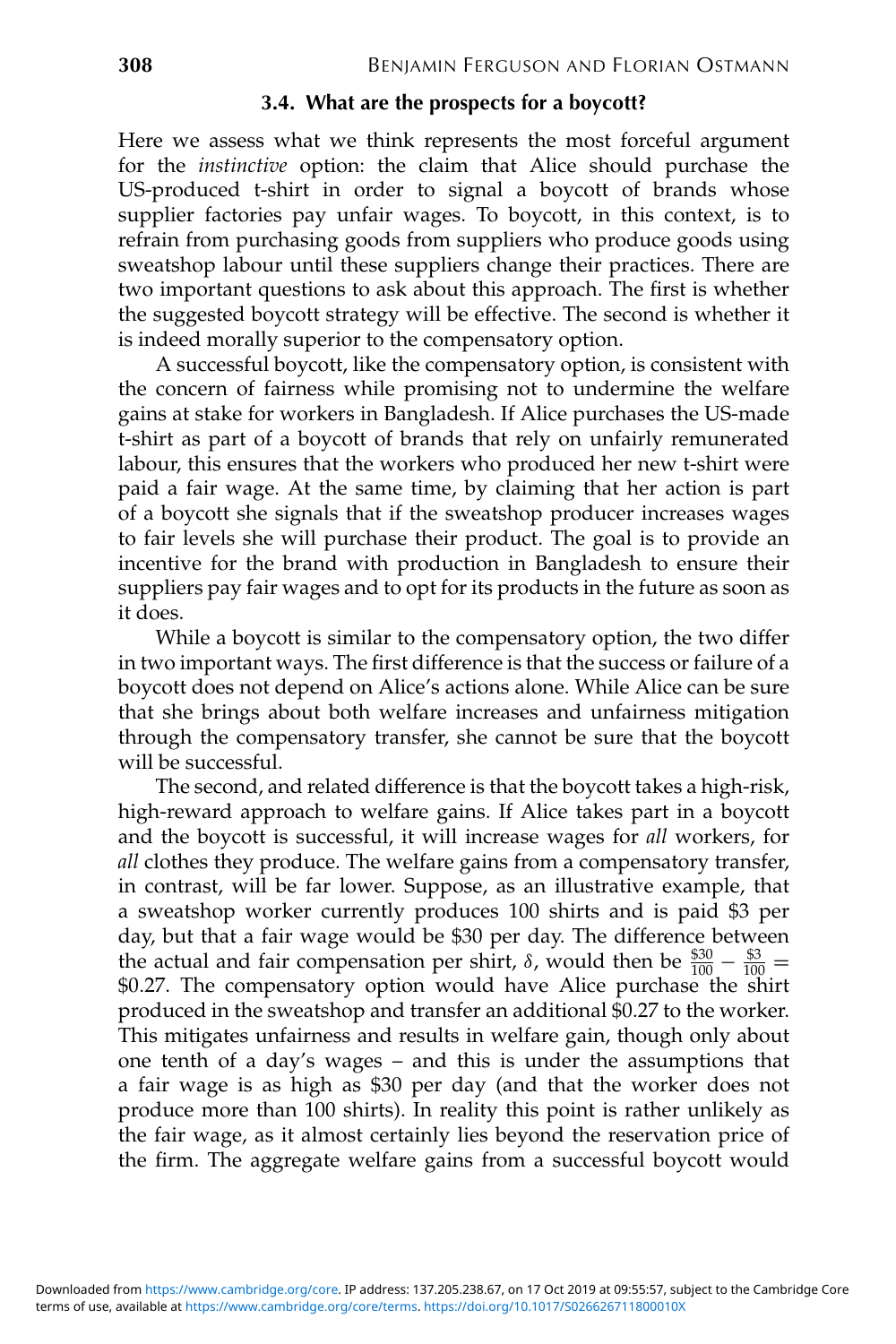be far greater. If the boycott succeeded in raising wages to fair levels, then *all* workers would receive fair wages, not only for one shirt, but in perpetuity.

On the other hand, the risks of a boycott are also substantial. While the boycott is ongoing, consumer demand for sweatshop products is reduced. If the boycott has any hope of succeeding, this reduction must negatively affect firms' profits, with a potential decrease in their demand for labour for the duration of the boycott. If *successful*, boycotts, depending on how quickly the affected brands respond to them, are likely to have some temporary negative welfare effects in the originating country (in the form of reduced demand) that will be outweighed by far greater gains down the line. But if unsuccessful, these negative effects will not be offset by greater gains. The pressing question for Alice, if she is considering the instinctive option as a form of boycott, is what is the probability that the boycott will be successful? And relatedly, what is the probability that *her* action will contribute to the success of a boycott?

The answer to the second question, of course, depends on who exactly 'Alice' is. If Alice is a prominent public figure, her purchasing habits may have a greater influence than those of the average citizen. In general, though, we should assume Alice has a standard amount of influence over the behaviour of her fellow consumers, which is to say, not a great deal of influence. If there is nothing special about *Alice's* influence, then the first question is more important: what are the odds of a successful boycott?

In general, the probability of a successful boycott is not high. Numerous studies have found that the market effects of boycotts are negligible (Ashenfelter *et al*. [2007;](#page-19-0) King [2008,](#page-20-0) [2011;](#page-20-0) McDonnell and King [2013\)](#page-20-0) and even those generally perceived to have successfully impacted their target's financial position, such as boycotts of apartheid South Africa, had little visible effect on the financial markets (Teoh *et al*. [1999\)](#page-20-0). In general, the reasons seem to be that while some boycotts attract a great deal of *media* coverage, most have neither the amount of support nor the number of committed activists that the media attention suggests. Furthermore, as King notes, 'There's some research that suggests that even consumers that are ideologically supportive of the boycott ... never bought the product in the first place' (King [2016\)](#page-20-0). Thus, the financial pressure that *their* boycotting brings is minimal. McDonnell and King [\(2013\)](#page-20-0) find that boycotts can be effective in altering firms' reputations. However, they also find that 'many of firms' ostensibly responsible actions and investments may actually be defensive ... impression management tactics, rather than concessions ... [t]he Walmarts and Nikes of the corporate world have been so frequently targeted by activists that they have developed a fairly sophisticated prosocial *performance* repertoire to combat those negative claims' (McDonnell and King [2013:](#page-20-0) 411–412).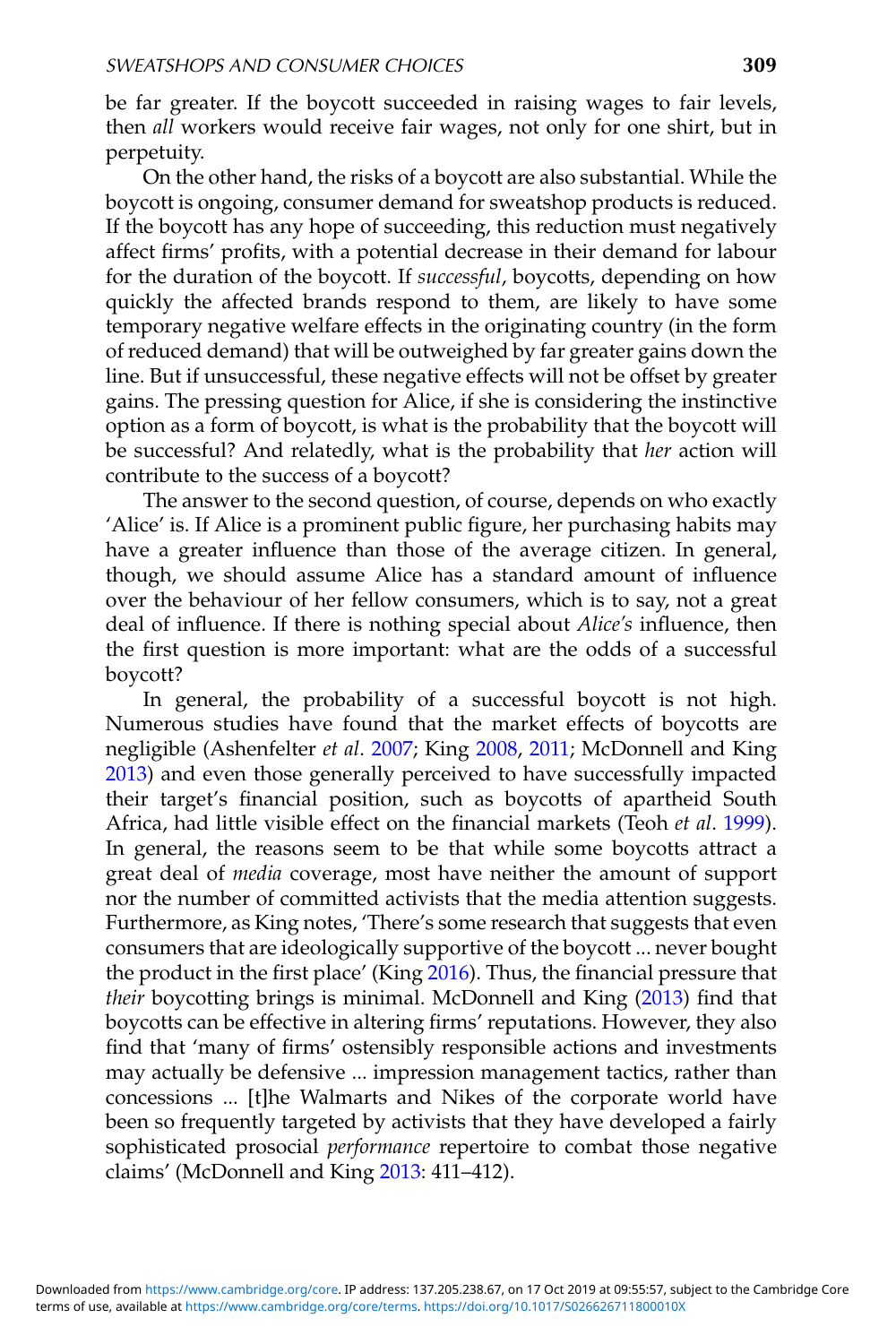While boycotts are not likely to be successful, they may nevertheless represent a morally attractive option when the costs of a failed boycott are sufficiently low, the benefits of a successful boycott are sufficiently high, or the probability of a successful boycott is sufficiently great. These variables simply depend on the particulars of a given case. In most cases, however, choosing the instinctive option as a means of boycott will not represent a morally compelling option when compared to the compensatory approach. This conclusion should not be taken to extend to consumer activism in general. Social and political pressure can lead to real changes in labour laws. But consumers may find effective ways to exert this pressure while still pursuing the compensatory option.

In the previous section we indicated that if consumer demand for 'ethical' goods was high and if it led to a significant number of compensatory transfers, then the compensatory option would be prone to capture. The studies cited above indicate that such demand is low and/or that consumers have difficulty coordinating and committing to such behaviour.<sup>7</sup> While this spells trouble for boycotts, it also shows that it is unlikely that enough consumers will make compensatory transfers for the kind of capture discussed in the previous section to represent a real challenge to the strategy.

# **4. OBLIGATION AND IMPLEMENTATION**

Our primary aim is to argue that the compensatory option is *morally better than* the alternative options. In showing that the four main challenges to this claim fail, we have established that, in most cases, the compensatory option is morally superior to the dismissive and instinctive options. This evaluative conclusion does not imply the stronger, deontic claim that consumers are *obliged* to provide compensation to workers. In this section we consider whether (and why) consumers might be obliged to transfer  $\delta$ to workers. In the process we will also discuss how transfers of  $\delta$  could be practically implemented.

### **4.1. Obligations**

It seems plausible that consumer obligations in the context of sweatshop labour are *conditional* obligations. That is, while Alice is not obliged to purchase either shirt, if she does purchase the sweatshop shirt, then she is obliged to transfer  $\delta$  to workers. There is a straightforward argument supporting this obligation. When the gains from a transaction are unfairly

<sup>7</sup> Note that some advocacy groups are attempting to modify consumer demand for these products. For example, Fashion Revolution [\(2016\)](#page-19-0) is an organization that seeks to increase supply chain transparency.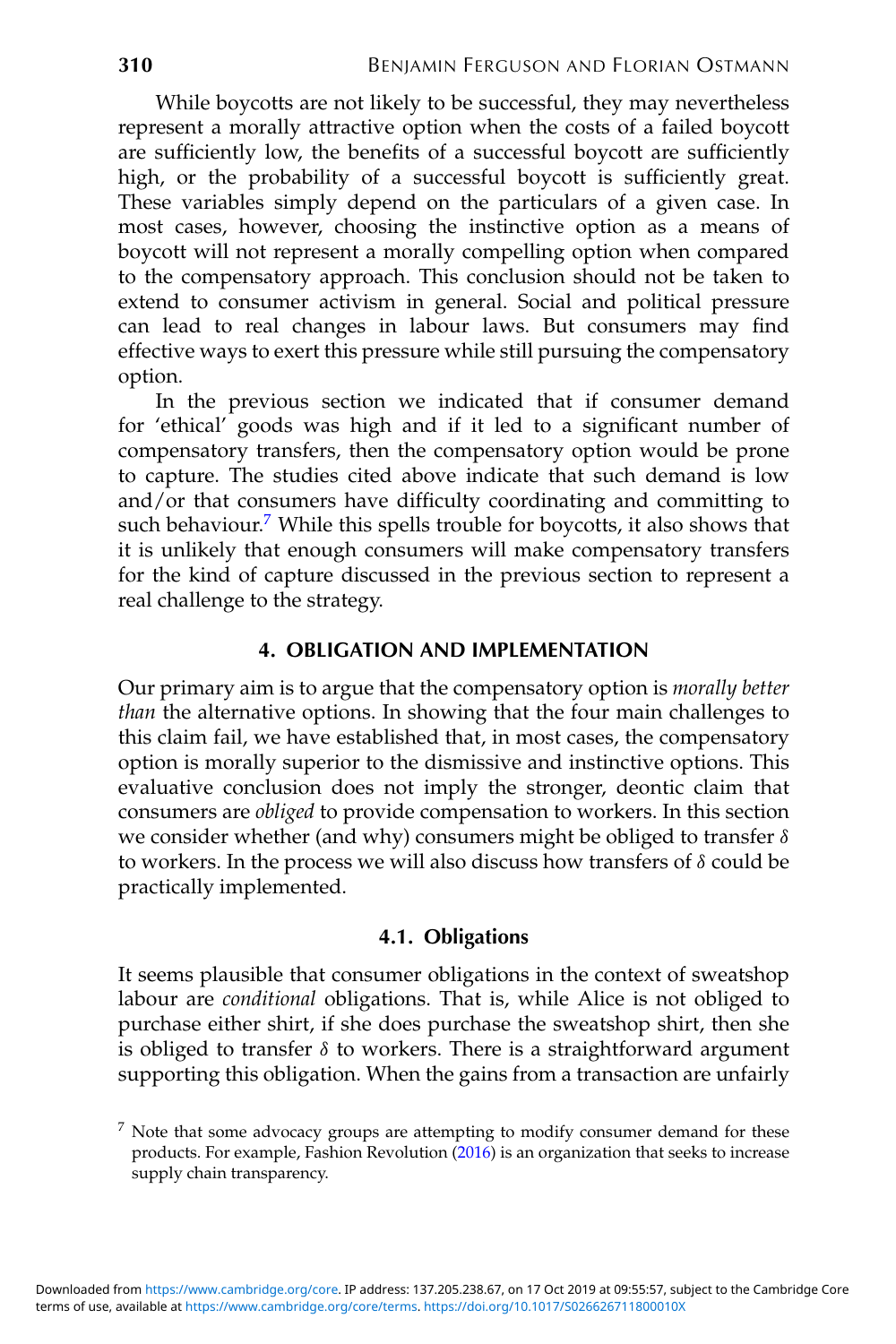distributed between a firm and worker to the benefit of the firm, then the firm is obliged to relinquish those gains which rightfully belong to the worker. Furthermore, no transfer of the unfair gains from the firm to a third party can be valid, since the firm itself has no valid claim to them. Should the firm transfer these gains, the third party beneficiary has an obligation to return them to the worker who has a valid claim to them. In this sense, then, if a sweatshop underpays Bob by  $\delta$  and passes this on to Alice in the form of a  $\delta$  reduction in the cost of clothing, Alice is obliged to return  $\delta$  to the worker. Unfortunately, this straightforward explanation is threatened by three problems.

The first is that when only some of the benefits of unfairness are passed on to consumers it is unclear why *they* are obliged to transfer the full value of δ. Suppose the δ benefit *is* fully transferred to Alice. While her return of  $\delta$  to Bob mitigates the harm he experiences, it does not fully rectify the wrong involved in the situation. The firm, acting as a 'middle man' also commits a wrong by *enabling* the transfer. It seems plausible that, qua 'enablers', firms too have some obligation to ensure the return of δ to Bob – in the same way that both the recipient of stolen goods and the thief have an obligation to return the goods to their rightful owner.

Just as firms can be complicit in enabling wrongful behaviour, so too can consumers. Even if firms retain the full δ, their ability to extract this benefit from workers depends on and occurs because of consumer purchases. And just as firms qua enablers retain an obligation to ensure the return of  $\delta$  to workers even after it is transferred to consumers, so too do consumers qua enablers retain an obligation when  $\delta$  is retained as profit for the firm.<sup>8</sup> Of course, transferring  $\delta$  on their own is not the only way for consumers to discharge this obligation – they may petition the firm to return it – but given the relatively low value of  $\delta$  for each consumer, making the transfer themselves is the most frictionless course of action. Thus, consumers are obliged to ensure the return of  $\delta$  not only when they receive unfair benefits, but also because they are complicit in enabling *firms* to unfairly profit.

The second problem concerns the identification of the wronged party. If Alice cannot identify the worker that produced *her* shirt, then can the transfer of δ to another worker fulfil her obligation? More generally, can compensating A mitigate a wrong to B? By the 'straightforward' and 'complicity' arguments provided above, Alice's obligation is grounded in her complicity in the firms' extraction of unfair gains and (when she receives them) the benefits that are illegitimately passed on to her by the company. Alice's complicity creates the conditions in which non-specific

<sup>&</sup>lt;sup>8</sup> In practice,  $\delta$  will likely be divided between the consumer and the firm, which means the obligations of each are grounded both by their enabling of the unfair transfer and the benefits they receive from it.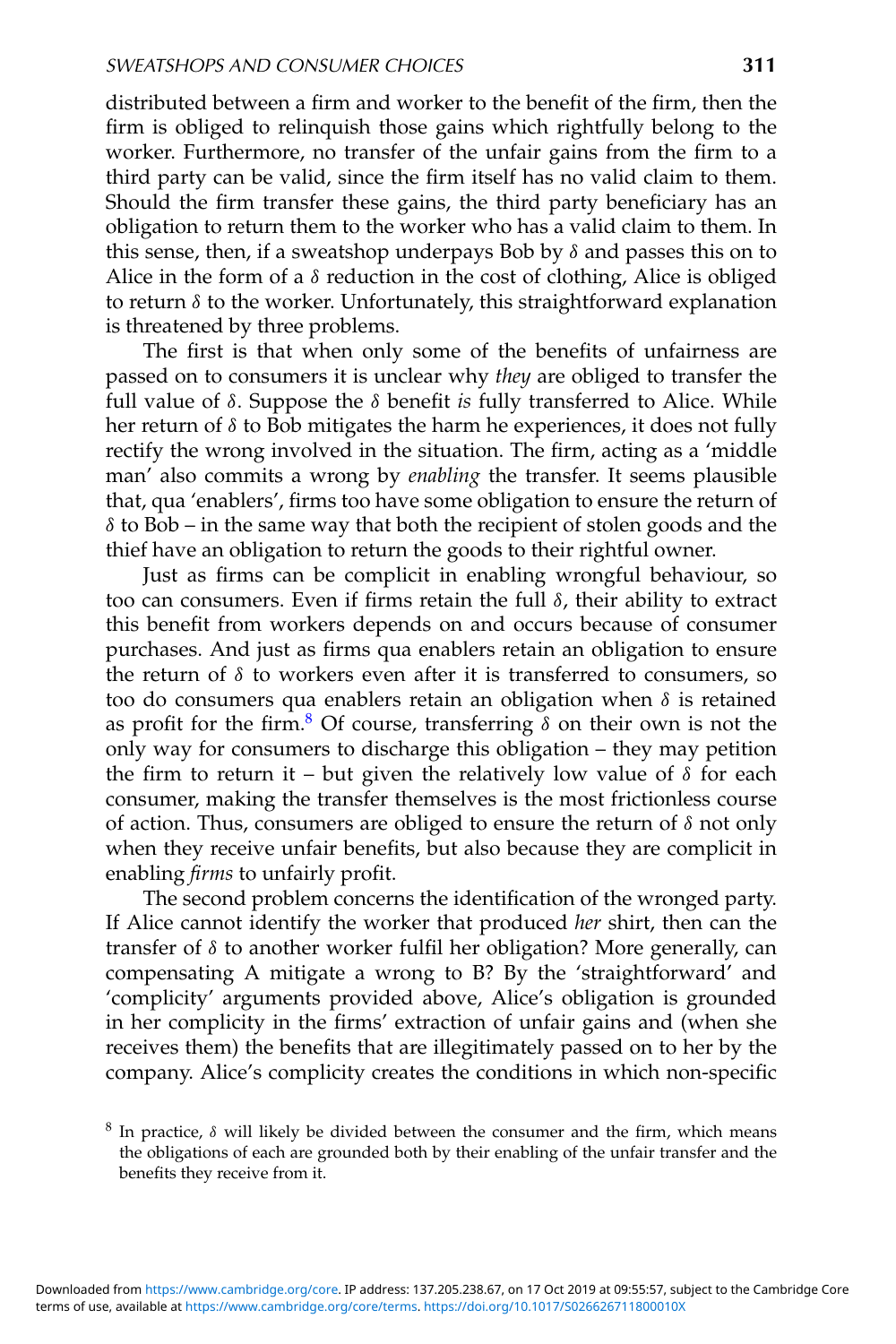members of a group are wronged and it seems that her obligations are thus to this group. Alice can discharge her complicity-based obligation by transferring  $\delta$  to any member of this group (who has not already been compensated by  $\delta$ ).

However, the identification problem may seem more pressing in the case of obligations grounded in the benefits Alice receives. Consider a case of theft. Suppose Bob steals \$5 from Carol and gives the money to Alice. Then by the 'straightforward' argument, since Alice has no right to the money she is obliged to return it to Carol. Furthermore, Alice cannot discharge the obligation to Carol by giving the money to a fourth, unrelated party, Dennis. So, it appears that just as compensating Dennis does not discharge Alice's obligation to Carol, transferring δ to another sweatshop worker does not discharge Alice's benefit-based obligation to the worker who made her shirt.

Now consider a second case in which both Carol and Dennis leave \$5 bills on a table. Bob steals both bills and gives one to Alice. While Alice knows she should return \$5 to *either* Carol or Dennis, she does not know whose money she received. Intuitively, in this variation, if Alice returns \$5 to one of the parties, then she has discharged her obligation. Yet this conflicts with the prior conclusion that if the money was Carol's, Alice cannot discharge her obligation by giving it to Dennis. What accounts for the difference?

First, in the second case, *both* Carol and Dennis suffer harms. Second, these harms are identical and are the result of the same action *type* (but not necessarily token) that produced a benefit for Alice. Third, none of the parties knows whose money Alice received. When these features are present in a context where Alice also has a complicity-based obligation towards a particular group and in which the benefit Alice receives is derived from a fungible good, Alice can discharge her benefit-based obligation by returning the good from which she benefits to any member of the group that has been harmed by actions of the type that benefitted her.

These factors mean that Alice does not need to identify and compensate the individual who produced her shirt in order to fulfil her obligations with respect to the purchase of the sweatshop-produced t-shirt. This conclusion eases the implementation of a compensatory transfer scheme. When all members of a group are underpaid and produce the same t-shirts, Alice need only identify and compensate the relevant group to whom she is obliged, presumably the workers employed by a particular factory.

# **4.2. Implementation**

This brings us to the final issue we consider: the practical implementation of a compensatory transfer. There exist many ways to transfer  $\delta$  from the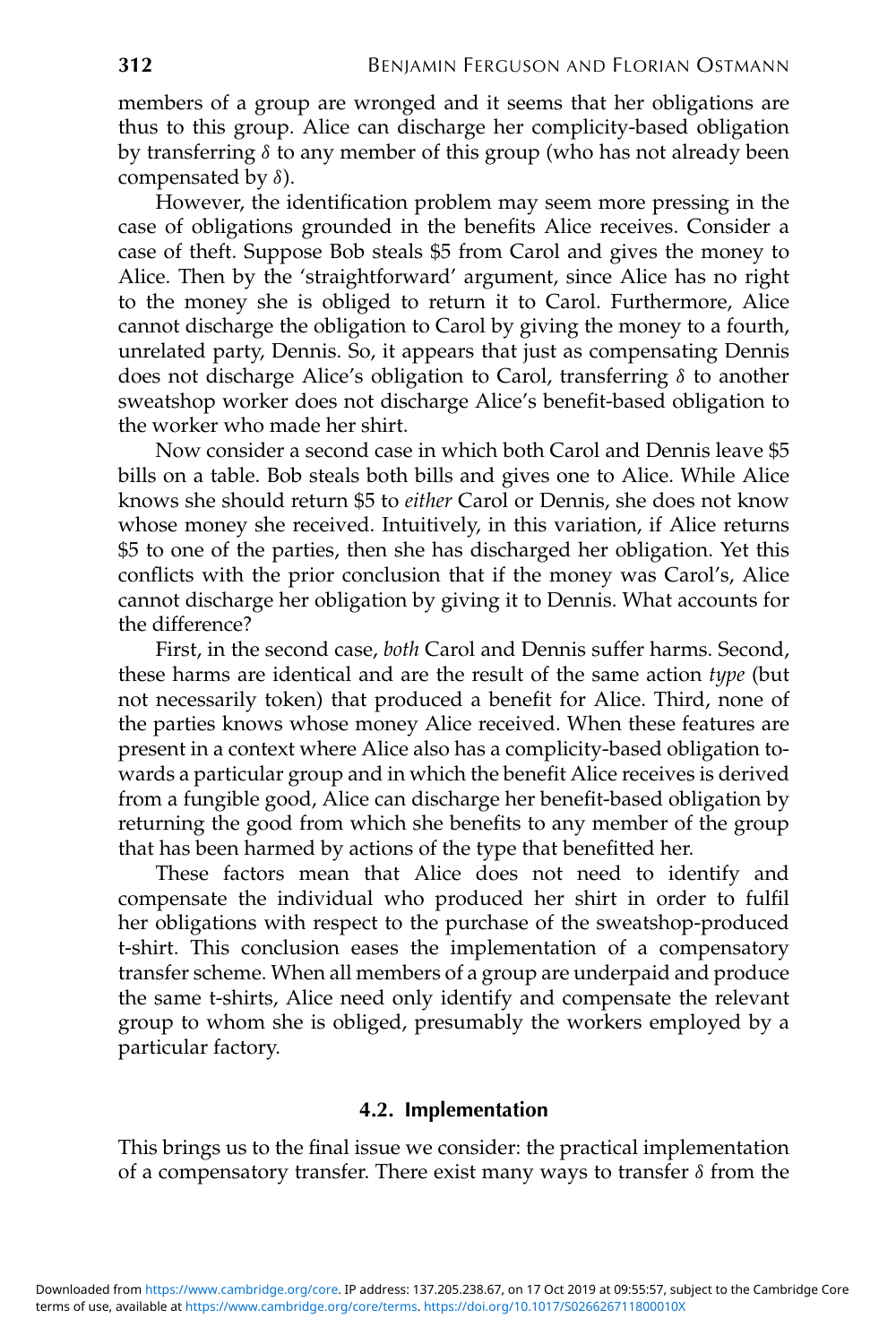consumer to the relevant group of workers. Here we discuss two methods: direct transfer and charitable donation. Each approach has advantages and disadvantages related to the cost of transfers, identification of beneficiaries and ease of uptake.

Direct transfers, albeit rare, are increasingly possible in developing and low-income countries through the use of mobile phone banking.<sup>9</sup> By directly transferring δ, consumers can transform *any* product into a 'fair trade analogue' without the need for external certification and they can do so independently of the behaviour of other consumers. The direct transfer approach provides greater choice for morally motivated consumers and enjoys the greatest ease of uptake – any interested consumer can simply directly transfer δ. Challenges for the direct transfer approach include the identification of beneficiaries and the cost of the transfer. Even if, as we argued above, consumers can fulfil their obligation to workers by transferring  $\delta$  to a member of a group of affected workers, consumers must have some basic understanding of who produced their clothing. In some cases, the supply chain information that is available to consumers is simply insufficient for consumers to ensure that the beneficiaries of their transfer are those to whom they have a complicity-based obligation. Nevertheless, there is some indication that the garment industry is moving towards greater supply chain transparency, in part due to pressure from advocacy groups such as Fashion Revolution, which publishes a yearly 'Fashion Transparency Index'. A second challenge for the direct transfer approach concerns the cost of transfer. High transfer costs may undermine consumers' willingness to provide  $\delta$ , though the development of mobile and international transfer platforms such as TransferWise<sup>10</sup> significantly reduces these costs.

The second form of implementation involves donating  $\delta$  to a charity or NGO working with persons involved in sweatshop labour. Transfer costs to charities are low, but overhead costs vary. Some organizations apply a high rate of donations to direct programming; others have less efficient rates of conversion of donations into recipients' benefits. Such differences are important, since what matters, from the point of view of fair compensation, is that at least  $\delta$  reaches workers. If charity overheads mean that amounts less than  $\delta$  reach workers, there is a strong case for claiming that consumers should transfer an amount sufficient to ensure workers receive  $\delta$ . As with direct transfers, this option depends on consumers' own initiative, so ease of uptake is not a significant hurdle.

<sup>&</sup>lt;sup>9</sup> Give Directly (givedirectly.org), is perhaps the most notable organization involved in direct transfer, though transfers via Give Directly are not specifically linked to sweatshop labour.

 $10$  TransferWise is a peer-to-peer transfer service that uses a Hawala-style transfer system.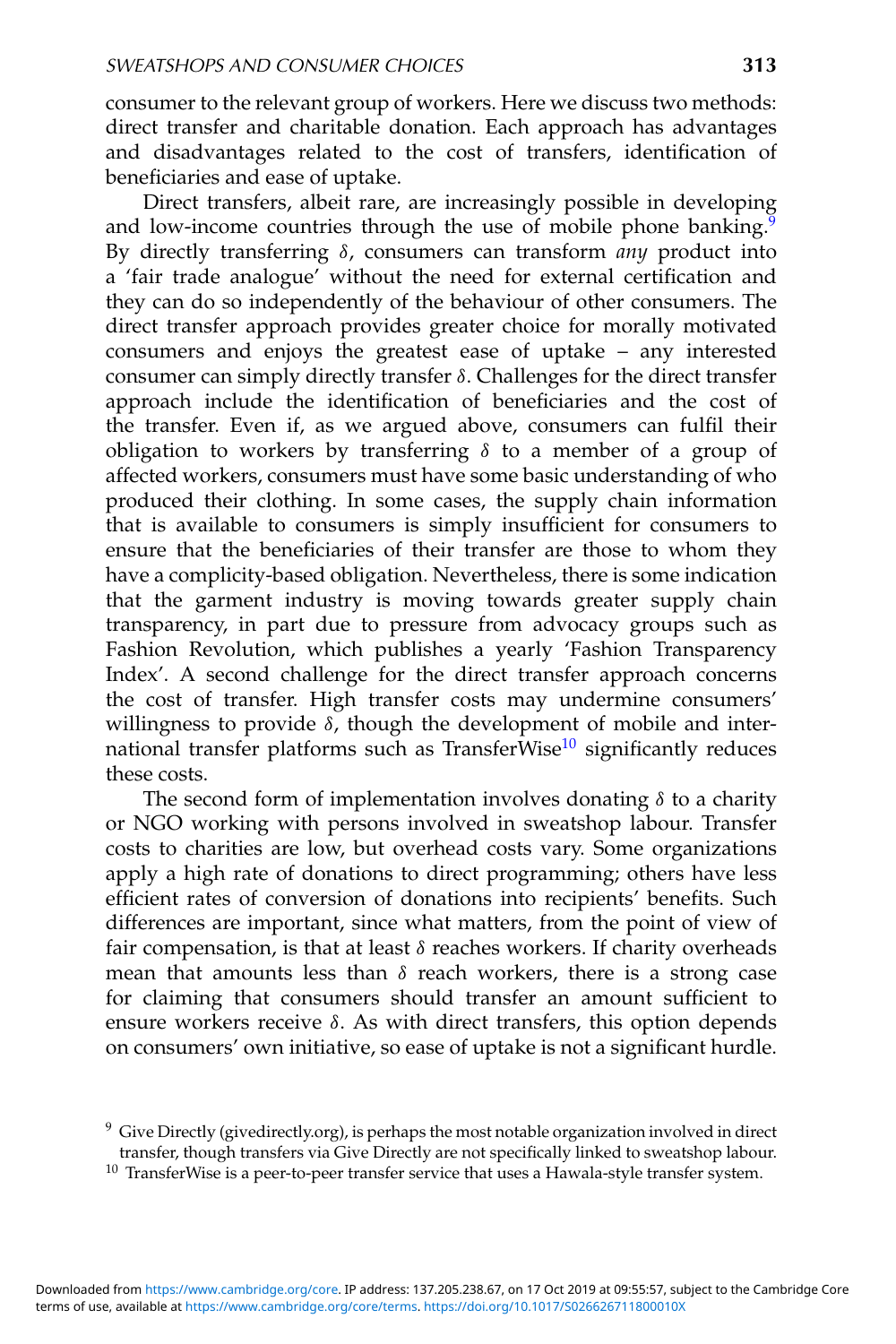<span id="page-19-0"></span>However, the primary challenge for the charity approach is in matching the transfer of  $\delta$  to affected groups.

# **5. CONCLUSION**

We conclude that in most cases it is morally better for Alice to pursue the compensatory option than either of the other two options. The compensatory option promises to be superior to the *dismissive* option by ensuring that the workers who produced her new t-shirt have been compensated fairly; and superior to the *instinctive* option by contributing to the realization of the greater welfare benefits associated with garment jobs in Bangladesh. However, the compensatory option will not *always* be morally better.

As far as a defence of the dismissive option is concerned, if a case can be made for the claim that sweatshop workers are not paid unfairly, then the dismissive and compensatory options coincide. And if consumer demand for fairly produced goods is significant, then a portion of compensatory transfers is likely to be captured by firms. In such a scenario, the prospects for a boycott, and thus the instinctive option look much better. However, we hope to have shown above that neither of these scenarios is likely and for most consumers, in most cases, the compensatory option is superior to the dismissive option.

#### **ACKNOWLEDGEMENTS**

This paper was presented at two workshops on exploitation at Queen Mary University London, a Non-ideal Justice Workshop at the University of Amsterdam and the VU Amsterdam Practical Philosophy Colloquium. We thank those present for their comments. We also thank Brian Colgan, Martin van Hees, Alice Obrecht, Hillel Steiner, Roberto Veneziani, Gabriel Wollner and two anonymous referees for helpful suggestions.

#### **REFERENCES**

- Ashenfelter, O., S. Ciccarella and H. Shatz. 2007. French wine and the U.S. boycott of 2003: does politics really affect commerce? *Journal of Wine Economics* 2(1): 55–74.
- Fashion Revolution. 2016. Fashion Transparency Index. [http://www.](http://www.ethicalconsumer.org/portals/0/downloads/frfashiontransparencyindex.pdf) [ethicalconsumer.org/portals/0/downloads/frfashiontransparencyindex.pdf](http://www.ethicalconsumer.org/portals/0/downloads/frfashiontransparencyindex.pdf)
- Ferguson, B. 2016. Exploitation and disadvantage. *Economics and Philosophy* 32(3): 485–509.
- Ferguson, B. 2018. Exploitation and labour. In *The Routledge Companion to Business Ethics*, ed. E. Heath, B. Kaldis and A. Marcoux, 490–505. London: Routledge.
- Ferguson, B. and H. Steiner. 2018. Exploitation. In *The Oxford Handbook of Distributive Justice*, ed. S. Olsaretti, 533–555. Oxford: Oxford University Press.
- Kalai, E. 1977. Proportional solutions to bargaining situations: intertemporal utility comparisons. *Econometrica* 45(7): 1623–30.
- Kalai, E. and M. Smorodinsky. 1975. Other solutions to Nash's bargaining problem. *Econometrica* 43(3): 513–518.